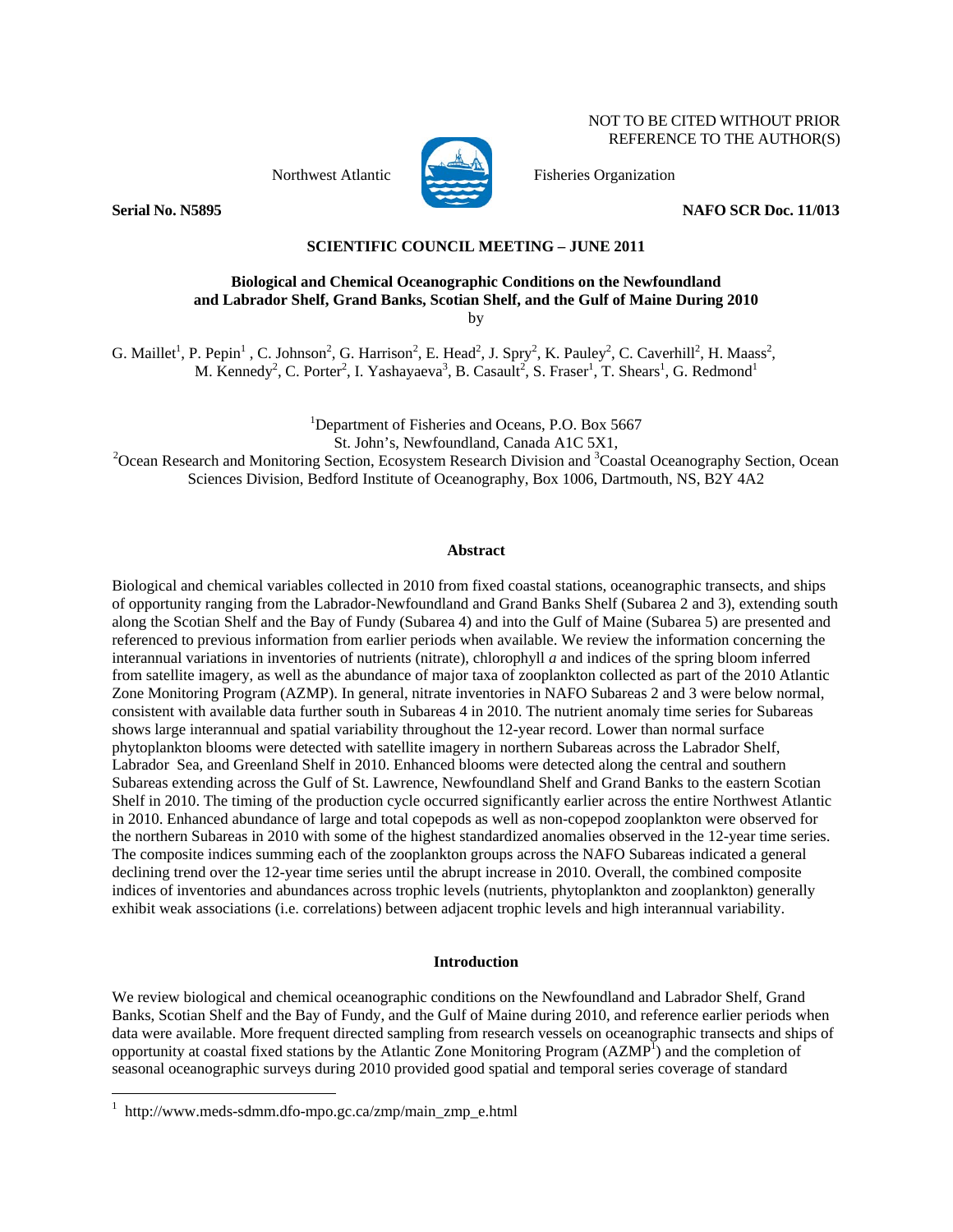variables which affords a foundation for comparison with previous years. Additional details regarding biological and chemical oceanographic conditions on the Newfoundland and Labrador Shelf, Grand Banks, Scotian Shelf, and the Gulf of Maine in 2010 and recent years can be found in Pepin *et al*. (2011) and Johnson *et al*. (2011).

# **Methods**

Collections of standard AZMP variables are based on sampling protocols outlined by Mitchell *et al*. (2002). Observations for 2010 and earlier years presented in this document are based on seasonal surveys conducted during the spring through the autumn (typically March through December). The fixed coastal stations are typically sampled at twice monthly to monthly intervals during ice-free conditions. The location of the standard oceanographic transects and fixed coastal stations are shown in Figure 1.

Phytoplankton biomass was estimated from ocean colour data collected by the Moderate Resolution Imaging Spectroradiometer (MODIS) "Aqua" sensor (http://modis.gsfc.nasa.gov/). The MODIS data stream began in July, 2002. Satellite data do not provide information on the vertical structure of phytoplankton in the water column but do provide highly resolved (~1.5 km) data on their geographical distribution in surface waters at the large scale. Two week composite images of surface chlorophyll for the entire NW Atlantic (39-62.5° N Latitude 42-71° W Longitude) are routinely produced from SeaWiFS/MODIS data<sup>2</sup>. Basic statistics (mean, range, standard deviation, etc.) are extracted from the composites for selected sub-regions as shown in Figure 1.

Scorecard indices were developed as a method of summarizing the many variables used to represent the state of lower trophic levels. To simplify the information, the time-series of the annual estimate of inventory or abundance for each summary variable was standardized to a mean of zero (for the period 1999 – 2010) and unit standard deviation ([observation – mean]/SD). The standard deviation provides a measure of the variability of an index. The result of this standardization yields a series of anomalies. The scorecard serves to illustrate departures from the long term mean across the range of variables by colour coding anomalies as either being above-later (red) or belowearlier (blue) the long term average, with darkening shades serving to represent the increasing magnitude of that departure. For the chemical-biological observations, the key variables selected were: (1) near surface (0-50 m) and deep (50-150 m) nitrate inventories, and (2) chlorophyll *a* concentration and peak intensity, initiation, peak timing and duration of the spring bloom, and zooplankton abundance (*Calanus finmarchicus, Pseudocalanus spp*., total copepods, and total non-copepod zooplankton) and biomass (dry weight) for the AZMP fixed stations and seasonal section surveys.

# **Annual Variability in Nutrient, Phytoplankton, and Zooplankton Conditions in NAFO Subareas**

Based on the available data, the upper water-column nitrate inventories were below normal across the Newfoundland-Labrador Shelf and Grand Banks and extended further south to the Scotian Shelf in 2010 (Figure 2). Similar negative anomalies were observed in the deep nitrate inventories across the NAFO Subareas in 2010 although observations across several sections were not available. The annual trends in nitrate inventories in the upper 50m layer have remained below normal on the Newfoundland and Labrador Shelf and Grand Banks while near-normal and above average levels occurred on the Scotian Shelf during recent years (Figure 3). Overall, large interannual and spatial variability in nitrate levels are apparent throughout the time series (Figure 3). The combined indices for shallow and deep inventories of nitrate across all NAFO Subareas indicated minima in 2010 and maxima in 2003, with no apparent trends in either of the nutrient indices over the 12-year time series (Figure 4). In general, the composite trends in both shallow and deep nitrate inventories were near-synchronous over the time series.

The standardized anomalies in 2010 indicate below-normal levels in phytoplankton biomass and peak intensity of the spring bloom in northern subareas extending from the Hudson Strait (Subarea 0B), across the Labrador Shelf (2H) and Sea (1F-2H) to the Greenland Shelf (1F) (Figure 5). Generally, near-normal levels were observed across the southern Labrador Shelf (2J) in 2010. Phytoplankton biomass and bloom intensity were significantly greater in the southern and central sub-regions across the Gulf of St. Lawrence (4S-4R), northeast Newfoundland Shelf (3K) and Grand Banks (3LNOM) down to the eastern Scotian Shelf (4Vs) in 2010. The anomalies indicated near-normal

 $\overline{a}$ 

<sup>&</sup>lt;sup>2</sup> (http://www.mar.dfo.mpo.gc.ca/science/ocean/ias/seawifs/seawifs\_1.html)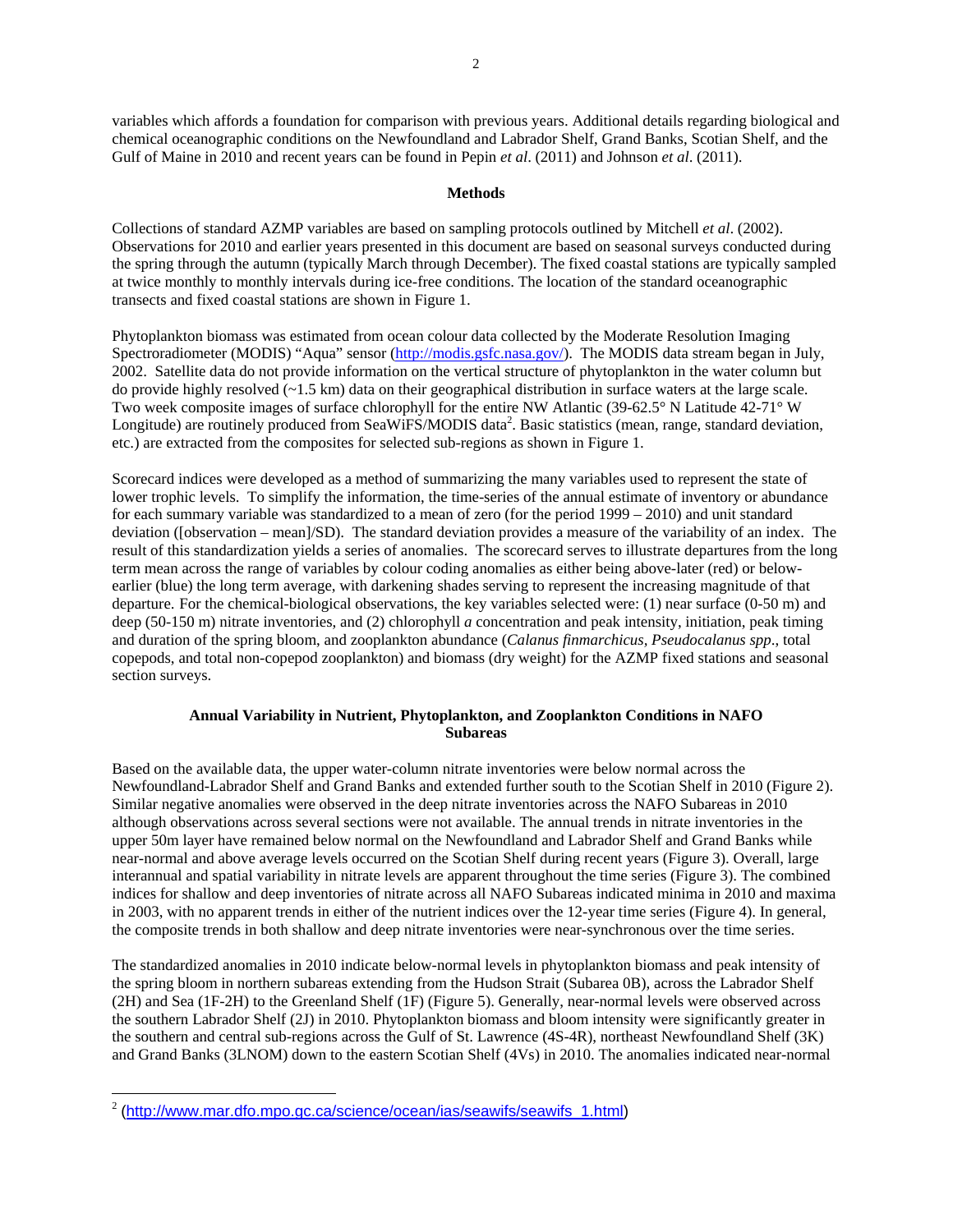conditions across the southern Scotian Shelf (4W) down to Subarea 5-Georges Bank (Figure 5). Significant changes in the timing of the production cycle were observed over the NAFO Subareas in 2010. The initiation and timing of the peak spring bloom revealed a coherent shift to earlier timing across the entire zone with only a few exceptions (Figure 5). The standardized anomalies ranged from 1 to 2 standard deviation units indicating a highly significant change in the timing of the production cycle across the North Atlantic. Although the timing indices indicated a substantial shift to earlier timing, the duration of the production cycle in the northern Subareas increased while the northern Grand Banks and Scotian Shelf tended to decline.

The standardized time series anomalies showed large interannual variability in average chlorophyll *a* concentration with some regional coherence across the NAFO Subareas (Figure 6). Low levels of phytoplankton biomass were observed during 2005 and 2007-2008 in contrast to significantly higher levels in 2006 and 2009-2010. In terms of peak intensity of the spring bloom, 2005 again stands out as a weak year while 2003 and 2006 ranks at the highest levels observed in the short time series (Figure 7). Dramatic changes noted to earlier timing for initiation and peak bloom indices in 2010 were not apparent in previous years, although the timing of the production cycle was clearly delayed during 2003-2005 (Figure 8-9). The duration of the production cycle also showed a large degree of variability during the short time series (Figure 10). The minimum duration was detected in 2003 across the entire zone while the longest spring blooms were observed during 2005-2006, largely confined to the Subareas south of the Labrador Shelf (2J). We developed a simple composite index by summing the annual MODIS anomalies across the NAFO Subareas within a given year. The first composite index for chlorophyll *a* concentration and peak intensity reached a maximum in 2006 while the minima was detected in 2005 (Figure 11). We detected a slight downward trend in the second composite index (timing indices) during 2003 through 2009 followed by a sudden change to earlier timing in 2010 as noted above (Figure 11).

The principal zooplankton indices indicated that abundance was generally higher than average, with densities of large calanoid and small copepods reaching their highest levels in 2010 on the Grand Banks and northeast Newfoundland Shelf (3LNO) and the southern Labrador Shelf (2J-3K) respectively (Figure 12). There was evidence of a north-to-south gradient in the anomalies in zooplankton abundance in 2010, with conditions near or below the long-term average on the oceanographic sections south of the Grand Banks. Substantial increase in the abundance of large and total copepods as well as non-copepods were observed for the northern Grand Banks (3L) in 2010 with some of the highest standardized anomalies observed in the 12-year time series (Figure 12). The only exception to this general pattern was for small copepods which were substantially elevated further north along the Labrador Shelf (2J) and northeast Newfoundland Shelf (3K).

Although many of the zooplankton abundance indices reached their highest levels in 2010 in the northern Subareas, the time series of anomalies indicated relatively weak secondary production during 2000 through 2009 (Figure 13). We observed near-record levels of all zooplankton indices in 1999 along the southern Subareas (Scotian Shelf) while the conditions in the northern Subareas (Grand Banks and northeast Newfoundland Shelf) were substantially below normal (Figure 13). We detected a gradient in zooplankton dry weight anomalies across the Subareas in 2010 with above normal levels in the north (3K, 3M) and declining southwards across the Scotian Shelf (Figure 14). The time series of zooplankton dry weight anomalies indicated reduced biomass in the early period (1999-2000) followed by a peak in secondary production during 2002-2005 and near-normal levels during the latter period (Figure 15). The composite indices summing each of the zooplankton abundance indices across the NAFO Subareas indicated a general declining trend over the 12-year time series until the abrupt change in 2010 which is principally attributed to the increased abundance in the northern regions (Figure 16). The composite index for zooplankton dry weight was relatively invariant over the 12-year time series except for the early period which was consistently below normal across the Subareas. The combined indices of inventories of nitrate across the NAFO Subareas were at the lowest levels in the 12-year time series in 2010 (Figure 17). This is in contrast to above average nutrient inventories in previous years. The combined indices for the magnitude of the spring phytoplankton bloom indicated above normal levels in recent years but reduced from the maximum observed in 2006. The combined composite index for zooplankton indicated a minima in 2000, followed by above average levels from 2001-2003, after which they remained near or below normal until an abrupt increase in 2010. The combined indices of inventories and abundances across trophic levels (nutrients, phytoplankton and zooplankton) generally exhibit weak associations (i.e. correlations) between adjacent trophic levels and high interannual variability across the NAFO Subareas.

Although the chemical and biological time series are becoming invaluable in detecting trends and changes in the lower trophic levels, there remains considerable uncertainty in the estimates of nutrient inventories and overall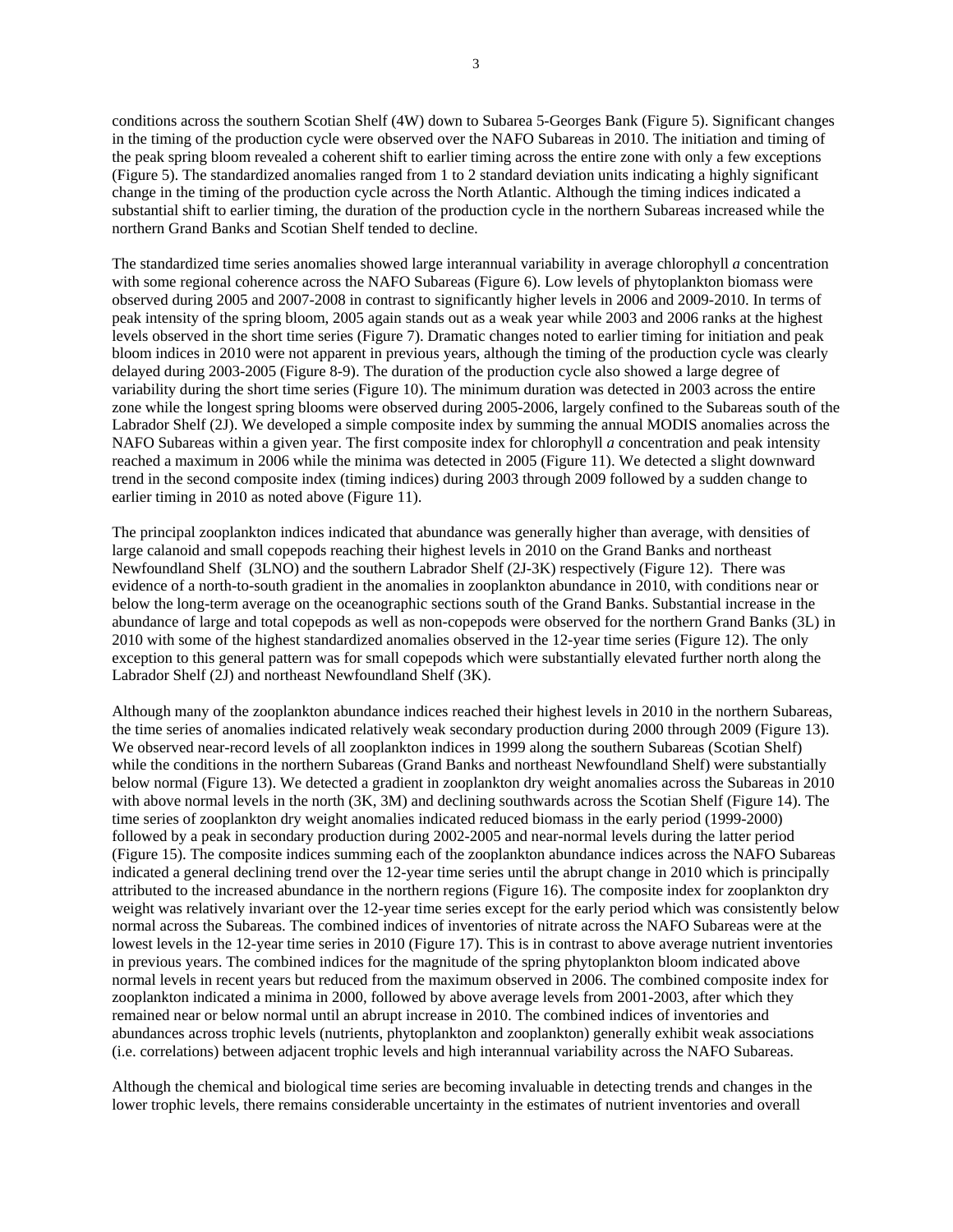abundance of phytoplankton and zooplankton. This uncertainty is related to variation in water masses, and the short life histories of phytoplankton and zooplankton along with their patchy distribution, and by the limited coverage of the NAFO Subareas by the environmental monitoring program.

### **Biological and Chemical Highlights**

- Based on available data, the upper and deep water-column nitrate inventories were below normal across the Newfoundland-Labrador and Grand Banks Shelf and extending further south to the Scotian Shelf in 2010.
- Overall, large interannual and spatial variability in nutrient levels are apparent during 1999-2010.
- Substantial reductions in surface phytoplankton blooms were detected with satellite imagery in northern Subareas across the Labrador Shelf, Labrador Sea, and Greenland Shelf in 2010.
- Elevated phytoplankton biomass was observed along the central and southern Subareas extending across the GSL, Newfoundland Shelf and Grand Banks to the eastern Scotian Shelf in 2010.
- A dramatic shift to earlier initiation and timing of the spring bloom was observed across the entire North Atlantic in 2010.
- Substantial increases in the abundance of large and total copepods as well as non-copepod zooplankton were observed for the northern Subareas in 2010 with some of the highest standardized anomalies observed in the 12 year time series.
- The composite indices summing each of the zooplankton groups across the NAFO Subareas indicated a general declining trend over the 12-year time series until the abrupt increase in 2010.
- Overall, the combined composite indices of inventories and abundances across trophic levels (nutrients, phytoplankton and zooplankton) generally exhibit weak associations (i.e. correlations) between adjacent trophic levels and high interannual variability.

#### **Acknowledgements**

We thank the staff at the Northwest Atlantic Fisheries Centre (NWAFC) Biological and Physical Oceanography Section for their acquisition, quality control and archiving of the data. We also wish to thank the efforts of the many Scientific Assistants and Science Staff at the Northwest Atlantic Fisheries Centre in St, John's, the Bedford Institute of Oceanography, and the St. Andrews Biological Station and CCGS Officers and Crew for their invaluable assistance at sea. The expertise of Gerhard Pohle, Mary Greenlaw, and Jackie Spry was crucial to the completion of this work.

#### **References**

C. Johnson, G. Harrison, E. Head, J. Spry, K. Pauley, H. Maass, M. Kennedy, C. Porter, I. Yashayaeva, and B. Casault. 2011. Optical, chemical and biological oceanographic conditions in the Maritimes region in 2010. Canadian Science Advisory Secretariat, Research Document 2011/XXX, (in press).

Mitchell, M.R., G. Harrison, K. Pauley, A. Gagné, G. Maillet and P. Strain 2002. Atlantic Zone Monitoring Program Sampling Protocol. Canadian Technical Report of Hydrography and Ocean Sciences 223, 23 pp.

P. Pepin, G.L. Maillet, S. Fraser, T. Shears, and G. Redmond. 2011. Biological and Chemical Oceanographic conditions on the Newfoundland and Labrador Shelf during 2010. Canadian Science Advisory Secretariat, Research Document 2011/XXX, (in press).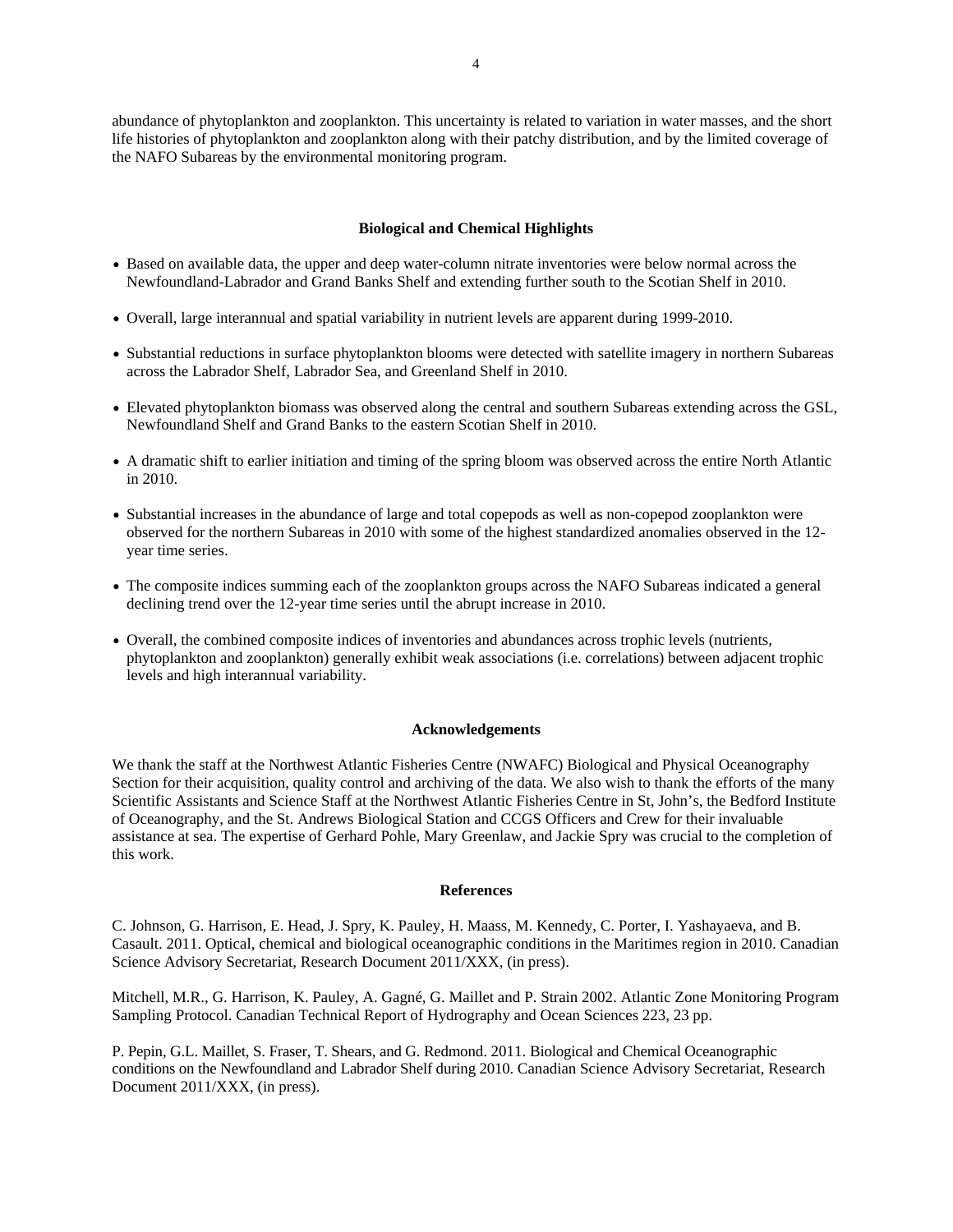Figure 1. Location of the NAFO Regulatory Areas (white boxes) and standard Atlantic Zone Monitoring Program fixed coastal stations (closed red squares) and oceanographic transects (red lines) . Moderate Resolution Imaging Spectroradiometer (MODIS) "Aqua" sensor statistical sub-regions shown by the open red boxes (HS=Hudson Strait, GS=Greenland Shelf, CLS=central Labrador Sea, BRA=Bravo, NLS=northern Labrador Shelf, HB=Hamilton Bank (Seal Island), SAB=St. Anthony Basin, NENS=northeast Newfoundland Shelf, NEGSL=northeast Gulf of St. Lawrence, AC=Avalon Channel, MS=Magdallon Shallows, CS=Cabot Strait, FP=Flemish Pass, HIB=Hibernia, SPB=St. Pierre Bank, SES=southeast Shoal, ESS=eastern Scotian Shelf, WB=Western Bank, CSS=central Scotian Shelf, WSS=western Scotian Shelf, LS=Lurcher Shoal, GB=Georges Bank.

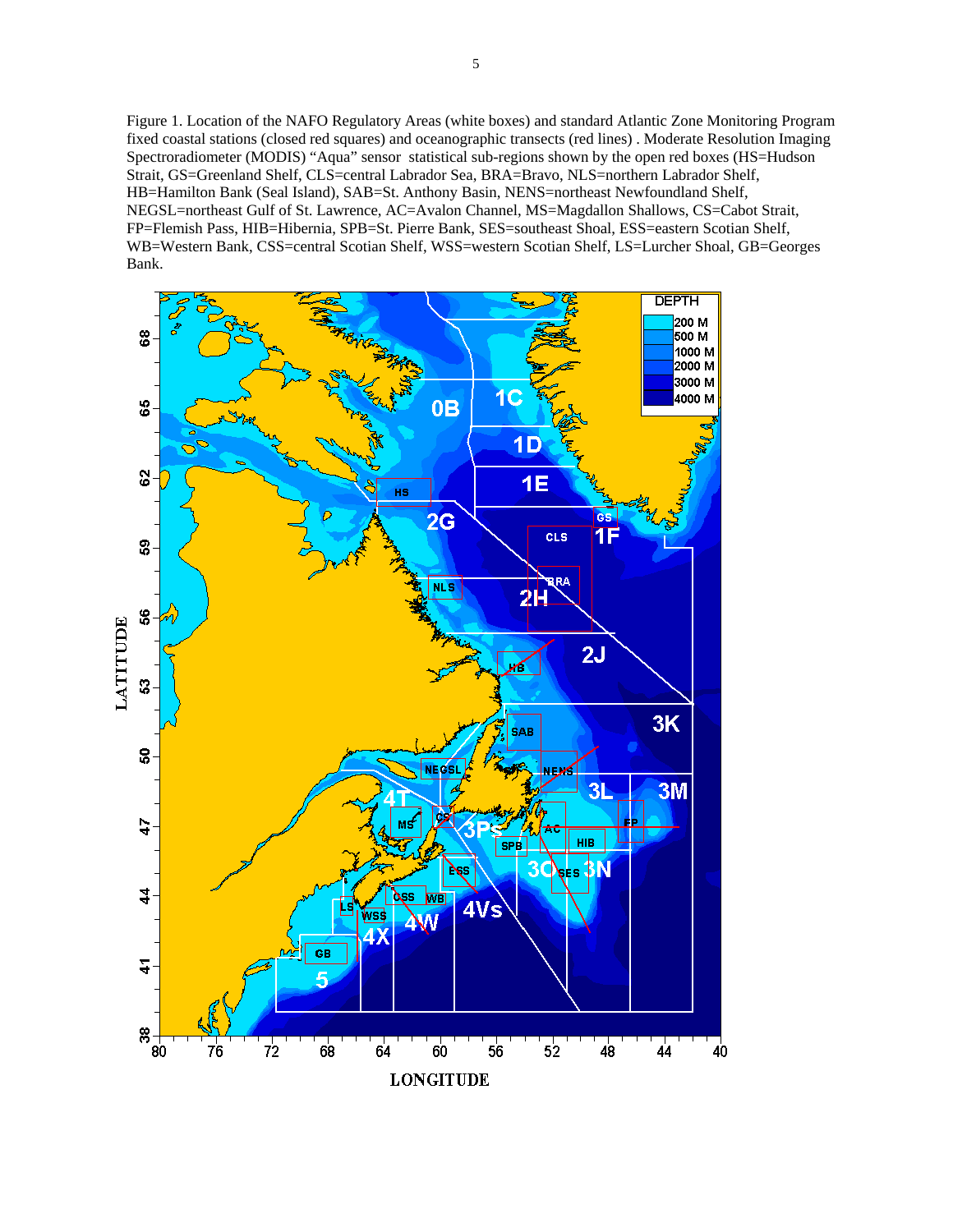Figure 2. Summary of nitrate (combined nitrate and nitrite which represents the principal limiting nutrient in the system) anomalies from different oceanographic transects and fixed stations from the Atlantic Zone Monitoring Program during 2010. The standardized anomalies are the differences between the annual average for a given year and the long-term mean (1999-2010) divided by the standard deviation. The NAFO Subareas are sorted by latitude from north (top) to south (bottom) regions.

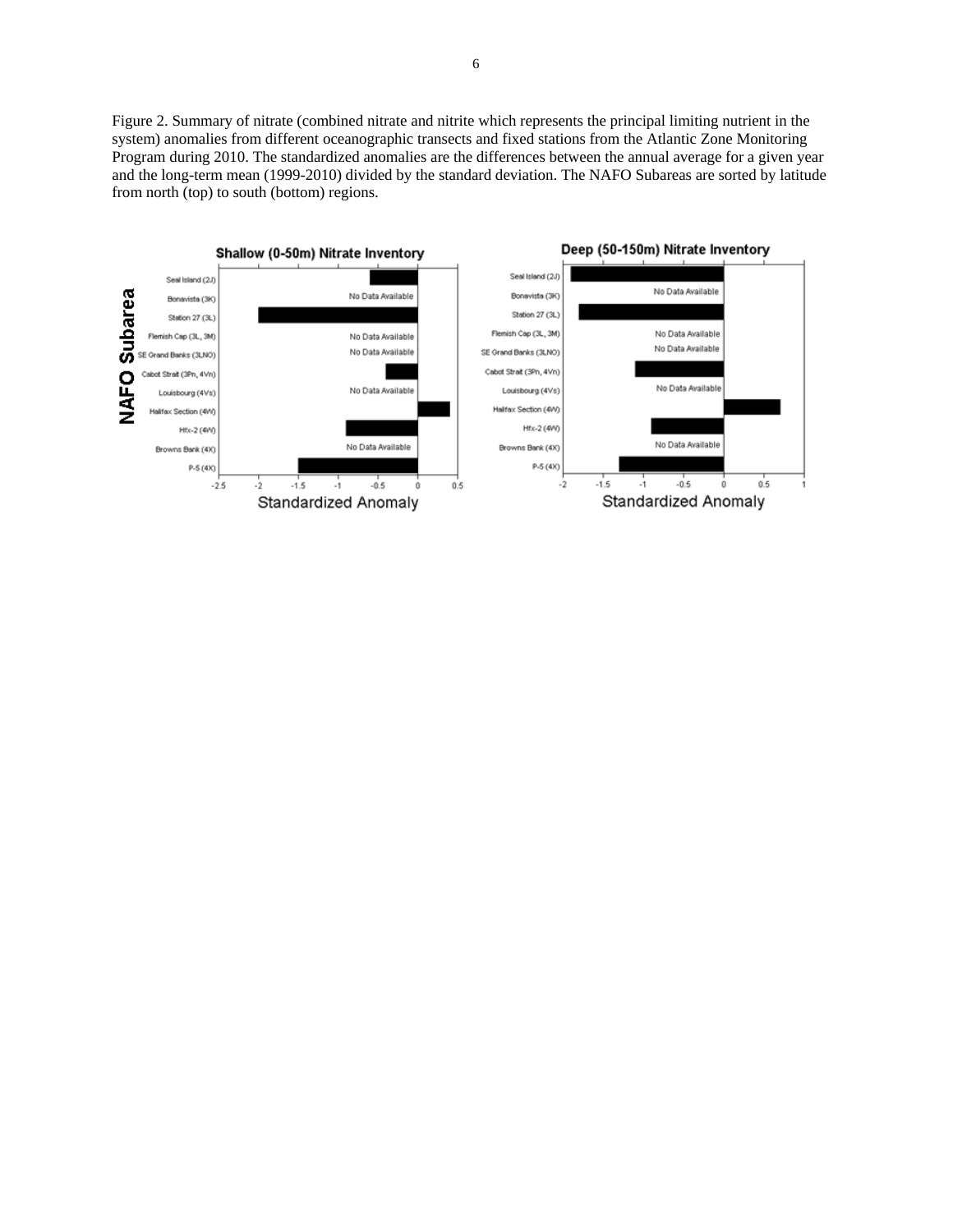Figure 3. Time series of chemical variables from different oceanographic transects and fixed stations (highlighted in yellow) from the Atlantic Zone Monitoring Program during 1999-2010. A grey cell indicates missing data; a blue cell indicates lower than normal levels and a red cell indicates higher than normal levels. More intense colours indicate larger anomalies. The numbers in the coloured cells are the differences in the annual average value from the long-term mean (1999-2010) divided by the standard deviation. The NAFO Subareas are sorted by latitude from north (top) to south (bottom) regions.

| Index                            | <b>Section</b>          | 1999   | 2000   | 2001   | 2002   | 2003   | 2004   | 2005   | 2006   | 2007             | 2008   | 2009             | 2010   |
|----------------------------------|-------------------------|--------|--------|--------|--------|--------|--------|--------|--------|------------------|--------|------------------|--------|
| Nitrate Inventory                | Seal Island (2J)        |        | $-0.2$ | 0.2    | 0.6    |        | $1.7$  | 0.4    | $-1.4$ | 0.8              | $-1.7$ | 0.3              | $-0.6$ |
| 0-50 m (mmol m <sup>-2</sup> )   | Bonavista (3K)          |        | $-0.6$ | $-0.5$ | $1.2$  | 1.5    | 0.3    | $-1.0$ | $-1.3$ | 1.3              | $-0.3$ | $-0.5$           |        |
|                                  | Station 27 (3L)         |        | 0.0    | 1.9    | $-0.5$ | 0.7    | 0.3    | 0.0    | $-0.8$ | 0.8              | 0.3    | $-0.6$           | $-2.0$ |
|                                  | Flemish Cap (3L, 3M)    |        | $-0.8$ | $-0.1$ | 1.0    | 2.1    | 0.5    | $-0.7$ | $-0.6$ | 0.4              | $-0.8$ | $-0.9$           |        |
|                                  | SE Grand Banks (3LNO)   |        | $-0.8$ | $-0.3$ | 0.0    | 2.4    | 0.6    | 0.1    | $-1.3$ | 0.3              | $-0.6$ | $-0.3$           |        |
|                                  | Cabot Strait (3Pn, 4Vn) | 1.5    | $-1.6$ | $-0.9$ | 0.0    | $-1.1$ | $-0.4$ | 0.4    | $-0.1$ | 1.0              | 1.3    | 0.2              | $-0.4$ |
|                                  | Louisbourg (4Vs)        | 1.8    | $-0.7$ | $-1.2$ | $-2.0$ | 0.5    | $-0.4$ | $-0.3$ | 0.7    | 0.9              | 0.6    | 0.0              |        |
|                                  | Halifax Section (4W)    | 2.0    | $-0.8$ | 0.1    | $-1.2$ | $-0.7$ | $-0.7$ | $-0.3$ | 0.1    | $-0.4$           | 1.8    | $-0.3$           | 0.4    |
|                                  | Hfx-2 (4W)              | $-2.2$ | 1.2    | 1.3    | $-0.7$ | $-0.2$ | 0.1    | $-0.6$ | 0.3    | 0.2              | 1.2    | 0.4              | $-0.9$ |
|                                  | Browns Bank (4X)        | 0.1    | $-0.6$ | $-0.8$ | $-0.9$ | 0.7    | $-0.3$ | 0.1    | 0.3    | $-1.8$           | 2.0    | 1.2 <sub>2</sub> |        |
|                                  | $P-5(4X)$               | $-1.0$ | $-0.5$ | $-0.6$ | 0.7    | 1.1    | 0.1    | $-0.9$ | 1.4    | $-0.4$           | 0.1    | 1.5              | $-1.5$ |
|                                  |                         |        |        |        |        |        |        |        |        |                  |        |                  |        |
| Nitrate Inventory                | Seal Island (2J)        |        | 0.4    | 0.2    | 0.3    |        | 0.6    | 0.3    | 0.3    | 1.0 <sub>1</sub> | $-1.8$ | 0.6              | $-1.9$ |
| 50-150 m (mmol m <sup>-2</sup> ) | Bonavista (3K)          |        | 0.1    | $-1.2$ | $-0.3$ | 1.1    | 0.9    | $-0.9$ | 0.5    | 1.6              | $-0.6$ | $-1.1$           |        |
|                                  | Station 27 (3L)         |        | 1.4    | 0.2    | 0.2    | $-0.7$ | $-0.6$ | $-0.1$ | $-0.1$ | 1.0 <sub>1</sub> | 1.5    | $-0.9$           | $-1.8$ |
|                                  | Flemish Cap (3L, 3M)    |        | 0.8    | $-0.8$ | $-0.7$ | 1.0    | 0.4    | $-1.2$ | 1.2    | 1.2              | $-0.6$ | $-1.3$           |        |
|                                  | SE Grand Banks (3LNO)   |        | $-1.9$ | $-1.4$ | 0.2    | 0.2    | 1.0    | $-0.3$ | 0.2    | 0.8              | 1.3    | 0.0              |        |
|                                  | Cabot Strait (3Pn, 4Vn) | 0.0    | 1.7    | $-0.9$ | $-0.7$ | $-0.1$ | 1.2    | $-0.7$ | 0.1    | $-1.3$           | 0.6    | 1.2 <sub>2</sub> | $-1.1$ |
|                                  | Louisbourg (4Vs)        | 0.5    | 1.6    | $-1.3$ | $-0.9$ | 0.7    | $-0.6$ | 0.4    | 0.4    | $-1.9$           | $-0.1$ | 0.4              |        |
|                                  | Halifax Section (4W)    | 0.4    | 0.6    | $-0.1$ | $-0.7$ | $-0.1$ | $-0.8$ | $-2.0$ | 0.5    | $-1.1$           | 1.1    | 1.5              | 0.7    |
|                                  | $Hfx-2$ (4W)            | $-0.7$ | 0.8    | $-0.8$ | 0.1    | 1.5    | $-0.8$ | $-1.1$ | 1.7    | $-0.7$           | $-0.3$ | 1.0              | $-0.9$ |
|                                  | Browns Bank (4X)        | $-2.0$ | $-0.2$ | 0.1    | $-1.0$ | 1.2    | 1.1    | $-0.4$ | 0.2    | $-1.0$           | $-0.1$ | 0.9              |        |
|                                  | $P-5(4X)$               | $-0.8$ | $-0.5$ | $-1.3$ | 0.9    | 1.1    | $-0.3$ | $-0.6$ | 1.1    | $-0.4$           | 0.4    | 1.7              | $-1.3$ |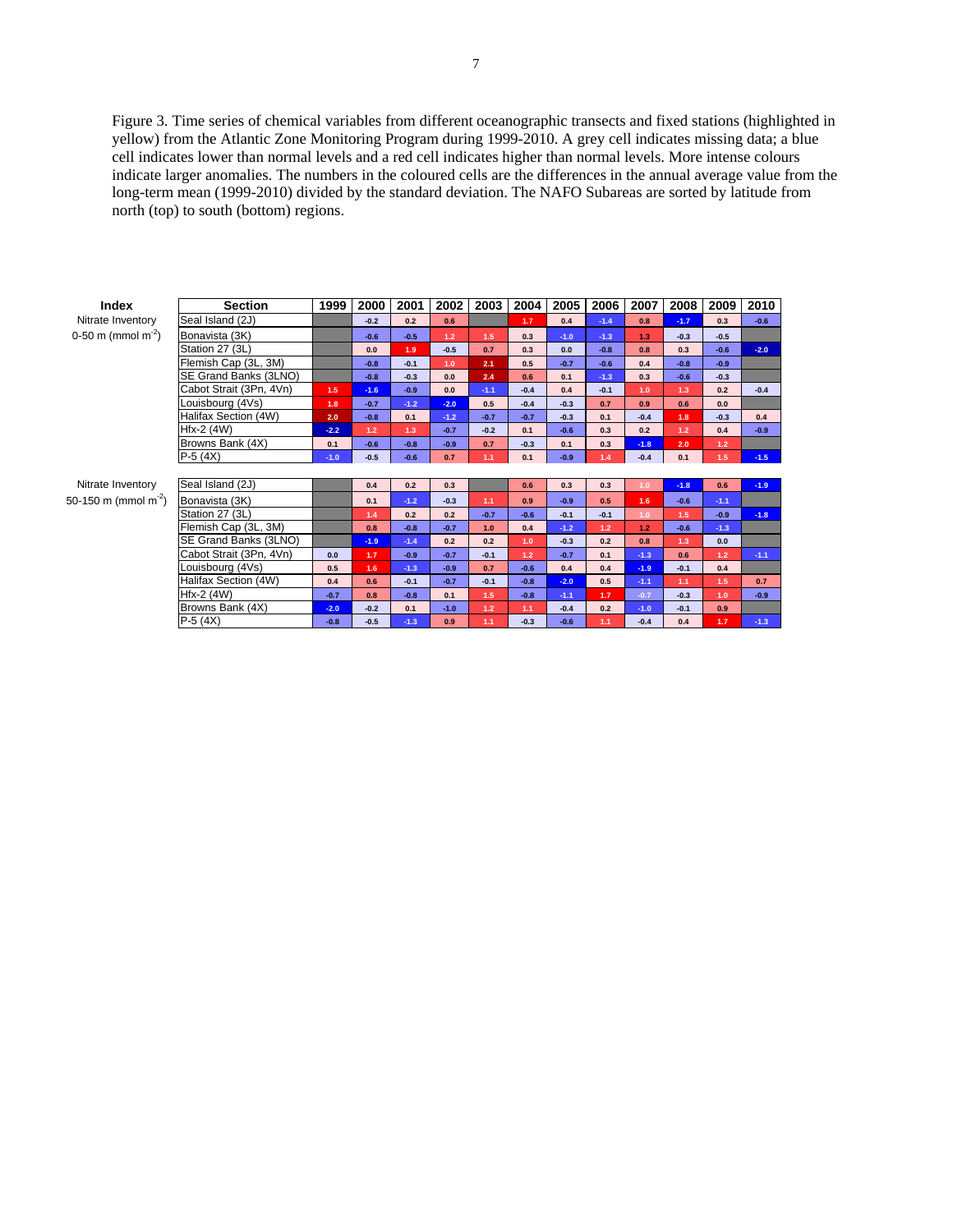

Figure 4. Composite sums across all NAFO Subareas for shallow and deep nitrate inventories during 1999-2010 and total sum combining both indices.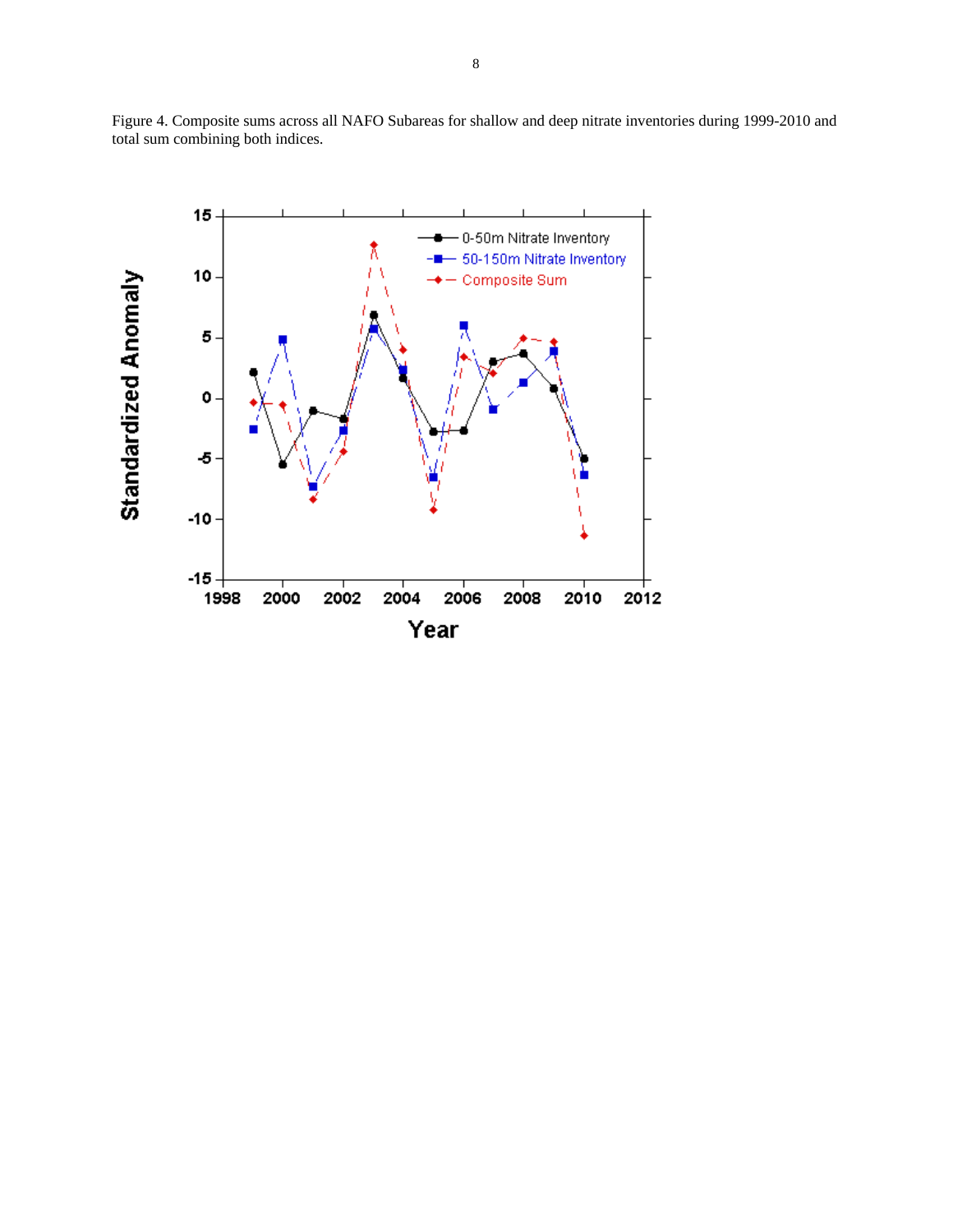Figure 5. Summary of phytoplankton anomalies from Moderate Resolution Imaging Spectroradiometer (MODIS) "Aqua" sensor imagery across the different statistical sub-regions during 2010. The standardized anomalies are the differences between the annual average for a given year and the long-term mean (2003-2010) divided by the standard deviation. The NAFO Subareas are sorted from northern (top) to southern (bottom) regions. Negative anomalies for the timing indices (initiation, peak timing, and duration) indicate earlier/shorter blooms while positive anomalies indicate the reverse.

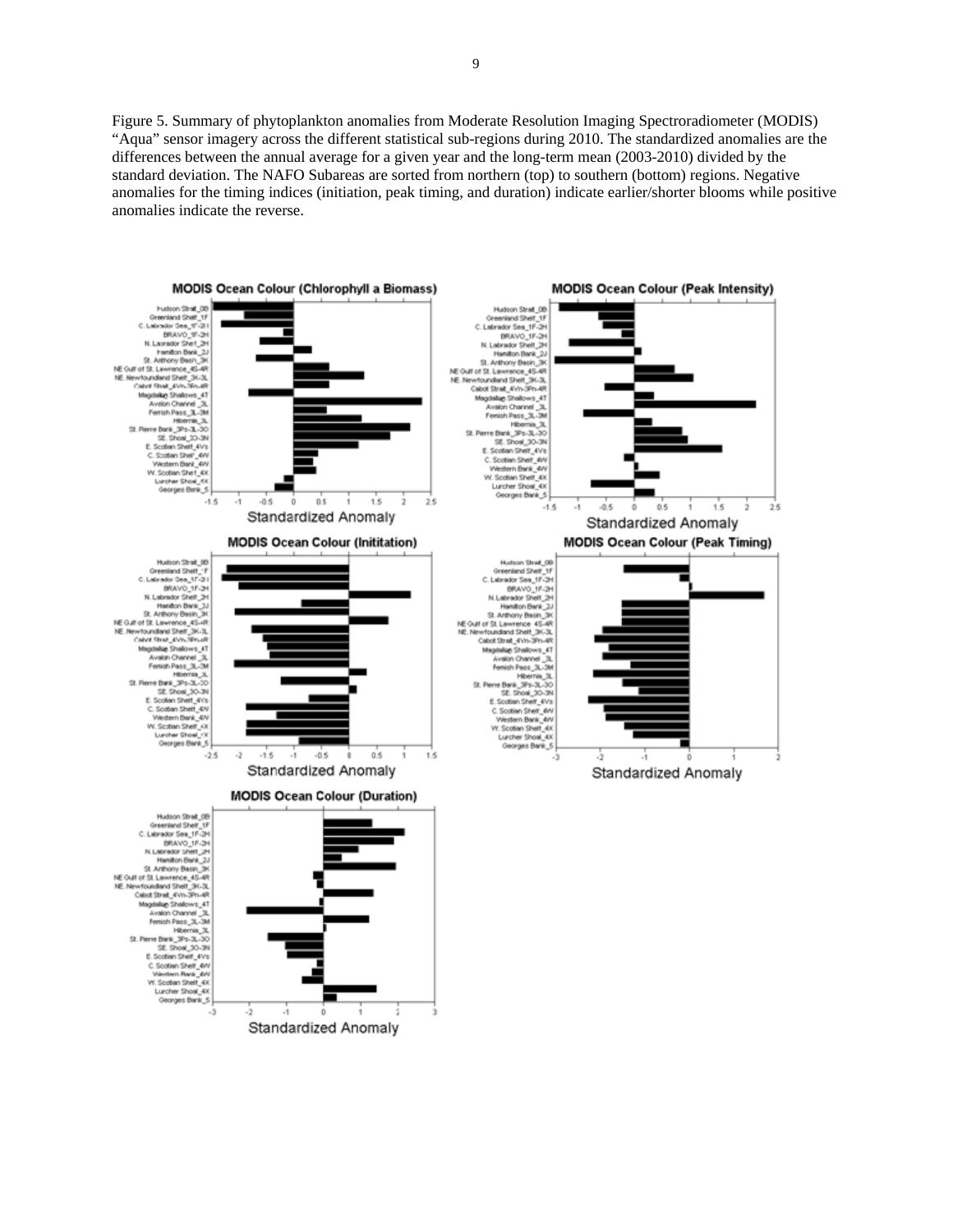Figure 6. Annual anomalies of mean phytoplankton biomass derived from Moderate Resolution Imaging Spectroradiometer (MODIS) "Aqua" sensor imagery across the different NAFO Subareas extending from Georges Bank to the Hudson Strait during 2003-2010. A grey cell indicates missing data; a blue cell indicates lower than normal levels and a red cell indicates higher than normal levels. More intense colours indicate larger standardized anomalies. The numbers in the coloured cells are the differences from the long-term mean (2003-2010) divided by the standard deviation.

| <b>NAFO Subarea</b>           | 2003    | 2004    | 2005    | 2006    | 2007    | 2008    | 2009    | 2010    |
|-------------------------------|---------|---------|---------|---------|---------|---------|---------|---------|
| Hudson Strait 0B              | $-0.48$ | $-1.45$ | 0.98    | 0.42    | 0.53    | 0.86    | 0.60    | $-1.47$ |
| Greenland Shelf 1F            | 1.01    | 0.87    | $-1.37$ | 0.37    | 0.95    | $-1.19$ | 0.27    | $-0.90$ |
| C. Labrador Sea_1F-2H         | 0.13    | $-1.17$ | 0.11    | 1.46    | 0.68    | 0.85    | $-0.73$ | $-1.32$ |
| BRAVO 1F-2H                   | $-0.23$ | $-0.79$ | 0.50    | 2.08    | $-0.15$ | 0.08    | $-1.30$ | $-0.19$ |
| N. Labrador Shelf 2H          | 0.99    | $-0.44$ | $-0.42$ | 1.43    | 0.21    | $-1.70$ | 0.54    | $-0.61$ |
| Hamilton Bank 2J              | $-0.27$ | $-0.36$ | $-1.21$ | 2.02    | $-0.80$ | $-0.32$ | 0.62    | 0.32    |
| St. Anthony Basin_3K          | $-0.51$ | 0.34    | $-1.29$ | $-0.28$ | 0.62    | $-0.19$ | 1.99    | $-0.69$ |
| NE Gulf of St. Lawrence 4S-4R | $-0.12$ | $-0.08$ | $-0.83$ | 2.01    | $-0.38$ | $-1.30$ | 0.06    | 0.64    |
| NE. Newfoundland Shelf_3K-3L  | $-0.85$ | $-0.36$ | $-1.38$ | 0.68    | $-0.07$ | $-0.62$ | 1.32    | 1.28    |
| Cabot Strait_4Vn-3Pn-4R       | 0.45    | $-0.41$ | $-1.58$ | 1.49    | 0.44    | $-1.14$ | 0.10    | 0.65    |
| Magdallon Shallows_4T         | $-0.60$ | 1.34    | $-0.91$ | 1.74    | $-0.20$ | $-0.52$ | $-0.02$ | $-0.82$ |
| Avalon Channel 3L             | $-0.37$ | $-0.42$ | $-0.75$ | 0.45    | $-0.47$ | $-0.46$ | $-0.31$ | 2.32    |
| Femish Pass_3L-3M             | $-0.31$ | $-1.17$ | 1.45    | 0.25    | $-0.71$ | $-1.17$ | 1.06    | 0.60    |
| Hibernia 3L                   | $-1.32$ | 0.89    | $-1.48$ | $-0.45$ | 0.08    | 0.50    | 0.54    | 1.23    |
| St. Pierre Bank_3Ps-3L-3O     | $-0.45$ | 0.21    | 0.31    | 0.33    | $-0.78$ | $-0.97$ | $-0.76$ | 2.11    |
| SE. Shoal 3O-3N               | 0.82    | $-0.44$ | $-1.11$ | $-0.50$ | $-1.14$ | 0.55    | 0.08    | 1.74    |
| E. Scotian Shelf 4Vs          | $-0.36$ | $-0.23$ | $-1.98$ | 0.69    | 0.98    | $-0.26$ | $-0.01$ | 1.18    |
| C. Scotian Shelf_4W           | 0.21    | $-1.39$ | $-1.30$ | 0.35    | $-0.27$ | 0.29    | 1.69    | 0.43    |
| Western Bank 4W               | $-1.18$ | $-0.65$ | $-1.35$ | 0.30    | 1.60    | 0.19    | 0.74    | 0.34    |
| W. Scotian Shelf_4X           | 0.54    | $-1.51$ | $-1.23$ | 1.06    | 0.05    | $-0.49$ | 1.18    | 0.40    |
| Lurcher Shoal 4X              | $-0.36$ | $-0.39$ | $-0.82$ | 2.32    | $-0.64$ | $-0.27$ | 0.36    | $-0.18$ |
| Georges Bank 5                | 1.11    | 0.27    | $-1.28$ | $-0.66$ | $-0.39$ | $-0.47$ | 1.77    | $-0.34$ |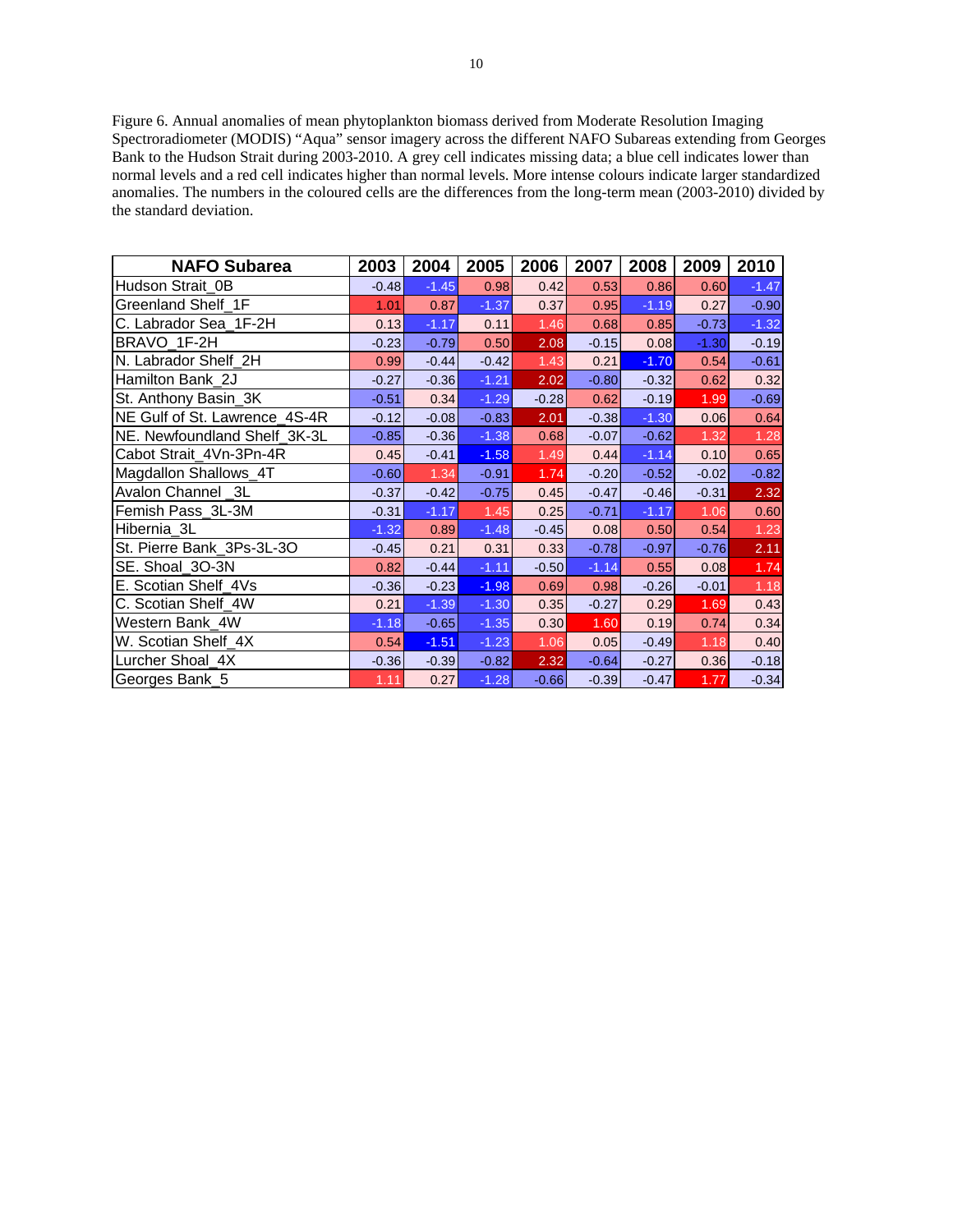Figure 7. Annual anomalies of peak spring bloom intensity derived from Moderate Resolution Imaging Spectroradiometer (MODIS) "Aqua" sensor imagery across the different NAFO Subareas extending from Georges Bank to the Hudson Strait during 2003-2010. A grey cell indicates missing data; a blue cell indicates lower than normal levels and a red cell indicates higher than normal levels. More intense colours indicate larger standardized anomalies. The numbers in the coloured cells are the differences from the long-term mean (2003-2010) divided by the standard deviation.

| <b>NAFO Subarea</b>           | 2003    | 2004    | 2005    | 2006    | 2007    | 2008    | 2009    | 2010    |
|-------------------------------|---------|---------|---------|---------|---------|---------|---------|---------|
| Hudson Strait 0B              | 0.15    | $-0.70$ | 1.58    | 0.82    | $-0.99$ | 0.71    | $-0.24$ | $-1.33$ |
| Greenland Shelf 1F            | 1.20    | 1.09    | $-1.20$ | 0.49    | 0.64    | $-1.36$ | $-0.23$ | $-0.63$ |
| C. Labrador Sea 1F-2H         | 0.15    | $-0.10$ | $-0.51$ | 0.22    | $-0.08$ | 2.16    | $-1.30$ | $-0.55$ |
| BRAVO 1F-2H                   | $-0.10$ | $-0.54$ | $-0.68$ | 1.05    | 0.16    | 1.75    | $-1.42$ | $-0.22$ |
| N. Labrador Shelf 2H          | 1.14    | $-1.24$ | 0.14    | 0.66    | 0.32    | $-0.99$ | 1.13    | $-1.16$ |
| Hamilton Bank_2J              | 0.18    | $-0.52$ | $-1.09$ | 0.34    | $-1.13$ | 0.07    | 2.02    | 0.12    |
| St. Anthony Basin_3K          | 1.21    | $-0.38$ | $-0.54$ | 1.21    | $-0.04$ | $-0.93$ | 0.88    | $-1.41$ |
| NE Gulf of St. Lawrence_4S-4R | $-0.36$ | $-0.16$ | $-0.56$ | 2.20    | $-0.46$ | $-0.76$ | $-0.63$ | 0.71    |
| NE. Newfoundland Shelf_3K-3L  | $-0.56$ | $-0.01$ | $-0.85$ | 0.76    | $-0.91$ | $-1.03$ | 1.55    | 1.05    |
| Cabot Strait_4Vn-3Pn-4R       | 1.07    | 0.29    | $-1.20$ | 0.49    | 1.42    | $-1.33$ | $-0.21$ | $-0.52$ |
| Magdallon Shallows_4T         | $-0.57$ | 1.35    | $-0.75$ | 1.63    | $-0.41$ | $-0.95$ | $-0.66$ | 0.34    |
| Avalon Channel _3L            | $-0.14$ | $-0.69$ | $-0.76$ | 0.78    | $-0.33$ | $-0.37$ | $-0.64$ | 2.16    |
| Femish Pass_3L-3M             | 0.27    | $-0.94$ | 0.93    | $-0.64$ | 0.47    | $-0.89$ | 1.71    | $-0.90$ |
| Hibernia 3L                   | $-1.15$ | 0.19    | $-1.11$ | $-0.71$ | 1.03    | 1.64    | $-0.21$ | 0.31    |
| St. Pierre Bank 3Ps-3L-3O     | 0.31    | $-0.03$ | 1.84    | $-0.14$ | $-0.93$ | $-1.20$ | $-0.69$ | 0.85    |
| SE. Shoal_3O-3N               | 1.30    | $-0.52$ | $-1.12$ | $-0.36$ | $-0.35$ | 1.20    | $-1.09$ | 0.94    |
| E. Scotian Shelf 4Vs          | 0.75    | 0.48    | $-1.43$ | $-0.31$ | 0.29    | $-0.12$ | $-1.23$ | 1.56    |
| C. Scotian Shelf 4W           | 2.23    | $-0.64$ | $-0.96$ | $-0.64$ | 0.03    | $-0.29$ | 0.44    | $-0.18$ |
| Western Bank 4W               | 0.06    | 0.09    | $-1.01$ | $-1.01$ | 2.21    | $-0.15$ | $-0.26$ | 0.07    |
| W. Scotian Shelf_4X           | 2.02    | $-0.54$ | $-1.10$ | $-0.38$ | $-0.36$ | $-0.73$ | 0.66    | 0.44    |
| Lurcher Shoal 4X              | 0.54    | $-0.56$ | $-0.64$ | 0.29    | $-1.04$ | 0.13    | 2.05    | $-0.77$ |
| Georges Bank_5                | 1.81    | 0.45    | $-1.07$ | $-0.69$ | $-1.01$ | $-0.54$ | 0.68    | 0.36    |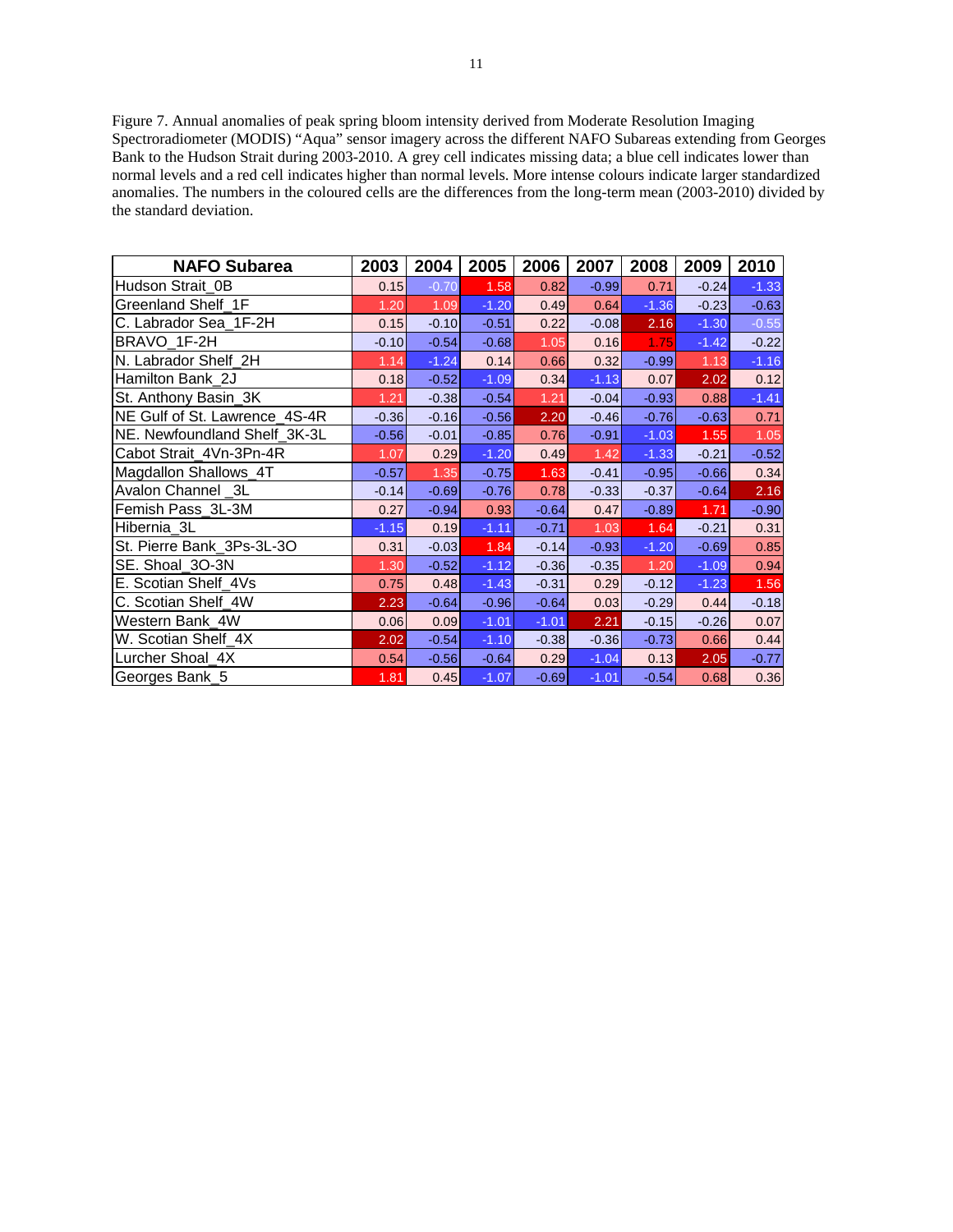Figure 8. Annual anomalies of initiation timing of the spring bloom derived from Moderate Resolution Imaging Spectroradiometer (MODIS) "Aqua" sensor imagery across the different NAFO Subareas extending from Georges Bank to the Hudson Strait during 2003-2010. A grey cell indicates missing data; a blue cell indicates lower than normal levels and a red cell indicates higher than normal levels. More intense colours indicate larger standardized anomalies. The numbers in the coloured cells are the differences from the long-term mean (2003-2010) divided by the standard deviation.

| <b>NAFO Subarea</b>           | 2003    | 2004    | 2005    | 2006    | 2007    | 2008    | 2009    | 2010    |
|-------------------------------|---------|---------|---------|---------|---------|---------|---------|---------|
| Hudson Strait 0B              |         |         |         |         |         |         |         |         |
| Greenland Shelf 1F            | 0.19    | 0.46    | $-0.68$ | 0.49    | 0.46    | 0.47    | 0.82    | $-2.22$ |
| C. Labrador Sea_1F-2H         | 0.51    | 0.43    | 0.66    | 0.31    | 0.13    | 0.70    | $-0.43$ | $-2.31$ |
| BRAVO 1F-2H                   | 1.02    | 0.21    | 0.72    | 0.13    | 0.39    | 0.51    | $-0.97$ | $-2.01$ |
| N. Labrador Shelf 2H          | $-1.67$ | 0.09    | $-0.62$ | $-0.58$ | 0.74    | $-0.33$ | 1.26    | 1.11    |
| Hamilton Bank 2J              | 0.57    | $-0.06$ | $-1.89$ | 0.91    | $-0.16$ | 0.36    | 1.16    | $-0.87$ |
| St. Anthony Basin 3K          | 1.17    | 0.76    | 0.39    | $-0.26$ | 0.54    | $-0.06$ | $-0.45$ | $-2.08$ |
| NE Gulf of St. Lawrence_4S-4R | $-0.36$ | $-0.16$ | $-0.56$ | 2.20    | $-0.46$ | $-0.76$ | $-0.63$ | 0.71    |
| NE. Newfoundland Shelf_3K-3L  | 1.36    | 0.32    | 0.23    | 1.11    | $-0.66$ | $-0.19$ | $-0.40$ | $-1.77$ |
| Cabot Strait_4Vn-3Pn-4R       | 0.74    | 1.11    | $-0.43$ | 0.35    | 1.19    | $-0.50$ | $-0.89$ | $-1.57$ |
| Magdallon Shallows_4T         | 0.05    | 1.76    | $-0.78$ | $-0.44$ | 0.02    | $-0.04$ | 0.93    | $-1.49$ |
| Avalon Channel _3L            | 0.88    | 0.64    | $-0.69$ | 1.63    | $-0.02$ | $-0.28$ | $-0.73$ | $-1.44$ |
| Femish Pass 3L-3M             | 1.45    | 0.18    | 0.34    | $-0.07$ | 0.25    | $-0.41$ | 0.35    | $-2.09$ |
| Hibernia 3L                   | $-1.15$ | 0.19    | $-1.11$ | $-0.71$ | 1.03    | 1.64    | $-0.21$ | 0.31    |
| St. Pierre Bank_3Ps-3L-3O     | $-0.02$ | 1.18    | 1.59    | $-0.27$ | $-0.23$ | $-1.19$ | 0.17    | $-1.23$ |
| SE. Shoal_3O-3N               |         | 0.35    | $-0.77$ | $-0.21$ | $-0.57$ | 2.13    | $-1.16$ | 0.13    |
| E. Scotian Shelf_4Vs          | 0.67    | 1.01    | $-0.72$ | 0.20    | 0.70    | 0.73    | $-1.85$ | $-0.73$ |
| C. Scotian Shelf 4W           | 1.56    | $-0.02$ | 0.01    | 0.25    | $-0.12$ | 0.80    | $-0.61$ | $-1.87$ |
| Western Bank 4W               | 1.80    | 0.17    | $-0.70$ | $-1.04$ | 0.21    | 0.46    | 0.41    | $-1.31$ |
| W. Scotian Shelf 4X           | 1.61    | 0.25    | $-0.37$ | 0.38    | 0.62    | $-0.21$ | $-0.41$ | $-1.86$ |
| Lurcher Shoal_4X              | 0.48    | 0.01    | $-0.03$ | 1.34    | $-0.95$ | 0.30    | 0.70    | $-1.87$ |
| Georges Bank_5                | 1.76    | 0.99    | $-0.90$ | $-0.50$ | $-0.51$ | $-0.59$ | 0.66    | $-0.91$ |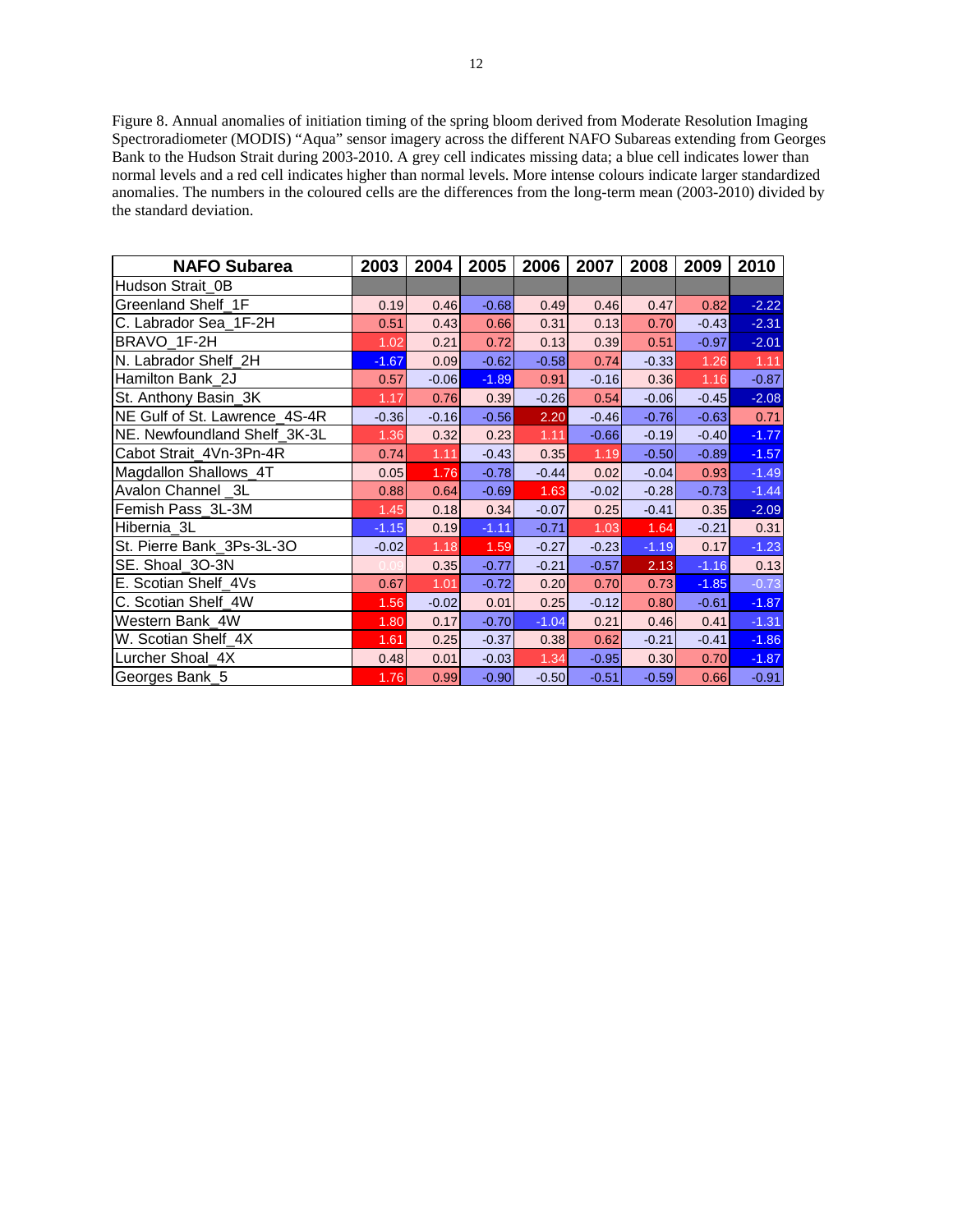Figure 9. Annual anomalies of peak timing of the spring bloom derived from Moderate Resolution Imaging Spectroradiometer (MODIS) "Aqua" sensor imagery across the different NAFO Subareas extending from Georges Bank to the Hudson Strait during 2003-2010. A grey cell indicates missing data; a blue cell indicates lower than normal levels and a red cell indicates higher than normal levels. More intense colours indicate larger standardized anomalies. The numbers in the coloured cells are the differences from the long-term mean (2003-2010) divided by the standard deviation.

| <b>NAFO Subarea</b>           | 2003    | 2004    | 2005    | 2006    | 2007    | 2008    | 2009    | 2010    |
|-------------------------------|---------|---------|---------|---------|---------|---------|---------|---------|
| Hudson Strait 0B              |         |         |         |         |         |         |         |         |
| Greenland Shelf 1F            | $-0.05$ | $-0.63$ | 0.30    | $-0.52$ | $-0.07$ | 1.95    | 0.50    | $-1.47$ |
| C. Labrador Sea_1F-2H         | $-0.18$ | $1.54$  | 1.34    | $-0.35$ | $-0.74$ | $-1.43$ | 0.02    | $-0.21$ |
| BRAVO 1F-2H                   | 0.47    | 0.43    | 1.17    | 0.12    | $-0.46$ | $-2.20$ | 0.40    | 0.06    |
| N. Labrador Shelf 2H          | $-1.42$ | 0.98    | $-0.92$ | $-0.51$ | $-0.11$ | 0.09    | 0.21    | 1.68    |
| Hamilton Bank 2J              | 0.22    | $-0.67$ | $-0.60$ | 1.45    | 0.91    | $-0.57$ | 0.77    | $-1.51$ |
| St. Anthony Basin_3K          | 1.27    | 0.33    | $-0.41$ | $-1.17$ | 0.75    | $-0.18$ | 0.93    | $-1.51$ |
| NE Gulf of St. Lawrence_4S-4R | 0.89    | $-0.22$ | 0.19    | 1.83    | $-0.43$ | $-0.32$ | $-0.41$ | $-1.52$ |
| NE. Newfoundland Shelf_3K-3L  | 1.31    | 0.66    | $-0.56$ | $-0.41$ | 0.70    | 0.32    | $-0.09$ | $-1.94$ |
| Cabot Strait_4Vn-3Pn-4R       | 0.23    | 0.50    | 0.55    | $-0.40$ | 0.13    | 1.30    | $-0.19$ | $-2.12$ |
| Magdallon Shallows_4T         | $-0.24$ | 0.27    | 0.52    | 1.48    | $-0.88$ | 0.58    | 0.07    | $-1.81$ |
| Avalon Channel _3L            | 1.50    | 0.57    | 0.28    | 0.07    | $-0.14$ | 0.31    | $-0.64$ | $-1.95$ |
| Femish Pass 3L-3M             | 2.10    | 0.57    | $-0.50$ | $-0.47$ | $-0.06$ | $-0.13$ | $-0.20$ | $-1.32$ |
| Hibernia 3L                   | 0.40    | 0.38    | 0.42    | 0.03    | 0.62    | 1.01    | $-0.71$ | $-2.15$ |
| St. Pierre Bank_3Ps-3L-3O     | $-0.25$ | $-0.48$ | $-1.02$ | 1.38    | 0.23    | 1.04    | 0.60    | $-1.50$ |
| SE. Shoal_3O-3N               | 1.73    | 0.48    | $-0.05$ | $-0.30$ | 0.32    | 0.42    | $-1.46$ | $-1.14$ |
| E. Scotian Shelf_4Vs          | 0.77    | 0.93    | 0.39    | $-0.06$ | $-0.17$ | 0.49    | $-0.08$ | $-2.26$ |
| C. Scotian Shelf_4W           | $-0.08$ | 0.23    | 1.43    | 0.07    | $-0.35$ | 0.97    | $-0.35$ | $-1.92$ |
| Western Bank 4W               | 0.45    | $-0.40$ | 1.46    | 0.22    | $-0.63$ | 0.74    | 0.01    | $-1.87$ |
| W. Scotian Shelf 4X           | $-1.10$ | 0.38    | 1.49    | 0.92    | $-0.03$ | 0.36    | $-0.55$ | $-1.46$ |
| Lurcher Shoal_4X              | $-0.11$ | $-0.47$ | $-0.31$ | 2.08    | 0.35    | $-0.68$ | 0.39    | $-1.26$ |
| Georges Bank_5                | $-0.30$ | $-0.07$ | 1.03    | $-1.01$ | 1.84    | $-0.12$ | $-1.18$ | $-0.19$ |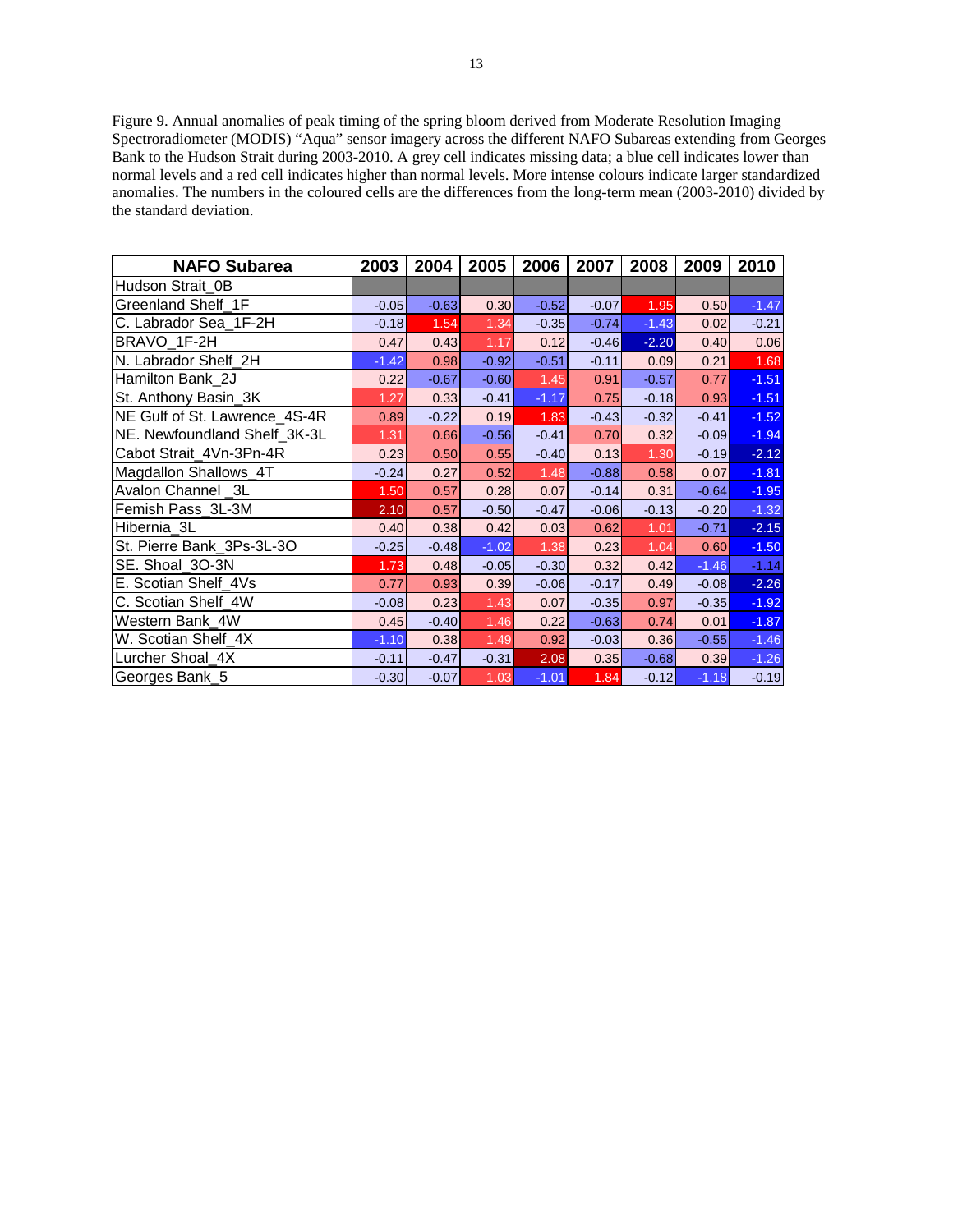Figure 10. Annual anomalies of duration of the production cycle derived from Moderate Resolution Imaging Spectroradiometer (MODIS) "Aqua" sensor imagery across the different NAFO Subareas extending from Georges Bank to the Hudson Strait during 2003-2010. A grey cell indicates missing data; a blue cell indicates shorter duration and a red cell indicates longer duration of the production cycle. More intense colours indicate larger standardized anomalies. The numbers in the coloured cells are the differences from the long-term mean (2003-2010) divided by the standard deviation.

| <b>NAFO Subarea</b>           | 2003    | 2004    | 2005    | 2006    | 2007    | 2008    | 2009    | 2010    |
|-------------------------------|---------|---------|---------|---------|---------|---------|---------|---------|
| Hudson Strait 0B              |         |         |         |         |         |         |         |         |
| Greenland Shelf 1F            | $-0.30$ | 0.40    | 0.97    | $-1.19$ | $-1.01$ | 0.83    | $-1.00$ | 1.30    |
| C. Labrador Sea 1F-2H         | $-0.57$ | $-0.28$ | $-0.40$ | $-0.04$ | $-0.14$ | $-1.20$ | 0.46    | 2.18    |
| BRAVO 1F-2H                   | $-0.96$ | $-0.28$ | $-0.49$ | 0.19    | $-0.24$ | $-1.07$ | 0.98    | 1.88    |
| N. Labrador Shelf_2H          | 0.37    | 1.18    | $-1.21$ | 0.51    | $-1.06$ | 0.50    | $-1.22$ | 0.94    |
| Hamilton Bank 2J              | $-1.01$ | 0.18    | 1.53    | $-0.46$ | 1.01    | $-0.29$ | $-1.44$ | 0.48    |
| St. Anthony Basin_3K          | $-1.46$ | $-0.01$ | 0.48    | $-0.02$ | $-0.93$ | 0.05    | $-0.05$ | 1.94    |
| NE Gulf of St. Lawrence_4S-4R | $-0.92$ | 0.32    | 0.48    | $-1.94$ | 0.85    | 0.46    | 1.03    | $-0.29$ |
| NE. Newfoundland Shelf_3K-3L  | $-0.62$ | $-0.16$ | 1.10    | 0.79    | $-0.47$ | 1.24    | $-1.73$ | $-0.16$ |
| Cabot Strait 4Vn-3Pn-4R       | $-1.27$ | $-0.86$ | 0.75    | $-0.21$ | $-1.13$ | 0.76    | 0.64    | 1.33    |
| Magdallon Shallows_4T         | $-0.06$ | $-1.17$ | 1.27    | 1.19    | $-0.62$ | 0.77    | $-1.28$ | $-0.10$ |
| Avalon Channel 3L             | $-0.62$ | 0.08    | 1.18    | 0.01    | 0.35    | 0.19    | 0.87    | $-2.07$ |
| Femish Pass_3L-3M             | $-0.85$ | 0.09    | $-0.78$ | 0.82    | $-0.29$ | 1.21    | $-1.41$ | 1.21    |
| Hibernia_3L                   | 1.38    | $-0.78$ | 1.05    | 0.88    | $-1.12$ | $-1.10$ | $-0.39$ | 0.07    |
| St. Pierre Bank 3Ps-3L-3O     | $-0.25$ | $-0.48$ | $-1.02$ | 1.38    | 0.23    | 1.04    | 0.60    | $-1.50$ |
| SE. Shoal 3O-3N               | $-0.14$ | 0.43    | 1.52    | 0.57    | 0.02    | $-1.72$ | 0.35    | $-1.03$ |
| E. Scotian Shelf_4Vs          | $-1.12$ | $-0.28$ | 1.26    | 1.07    | $-0.93$ | $-0.09$ | 1.06    | $-0.98$ |
| C. Scotian Shelf 4W           | $-2.16$ | 0.32    | 1.00    | 0.64    | 0.41    | 0.54    | $-0.59$ | $-0.17$ |
| Western Bank 4W               | $-1.42$ | $-0.01$ | 1.18    | 1.44    | $-0.76$ | 0.59    | $-0.70$ | $-0.32$ |
| W. Scotian Shelf_4X           | $-2.24$ | 0.44    | 0.92    | 0.56    | 0.41    | 0.18    | 0.31    | $-0.58$ |
| Lurcher Shoal 4X              | $-0.76$ | 0.30    | 0.04    | $-0.83$ | 1.51    | $-0.88$ | $-0.79$ | 1.41    |
| Georges Bank_5                | $-1.72$ | $-0.58$ | 1.04    | 0.82    | 0.64    | 0.53    | $-1.07$ | 0.35    |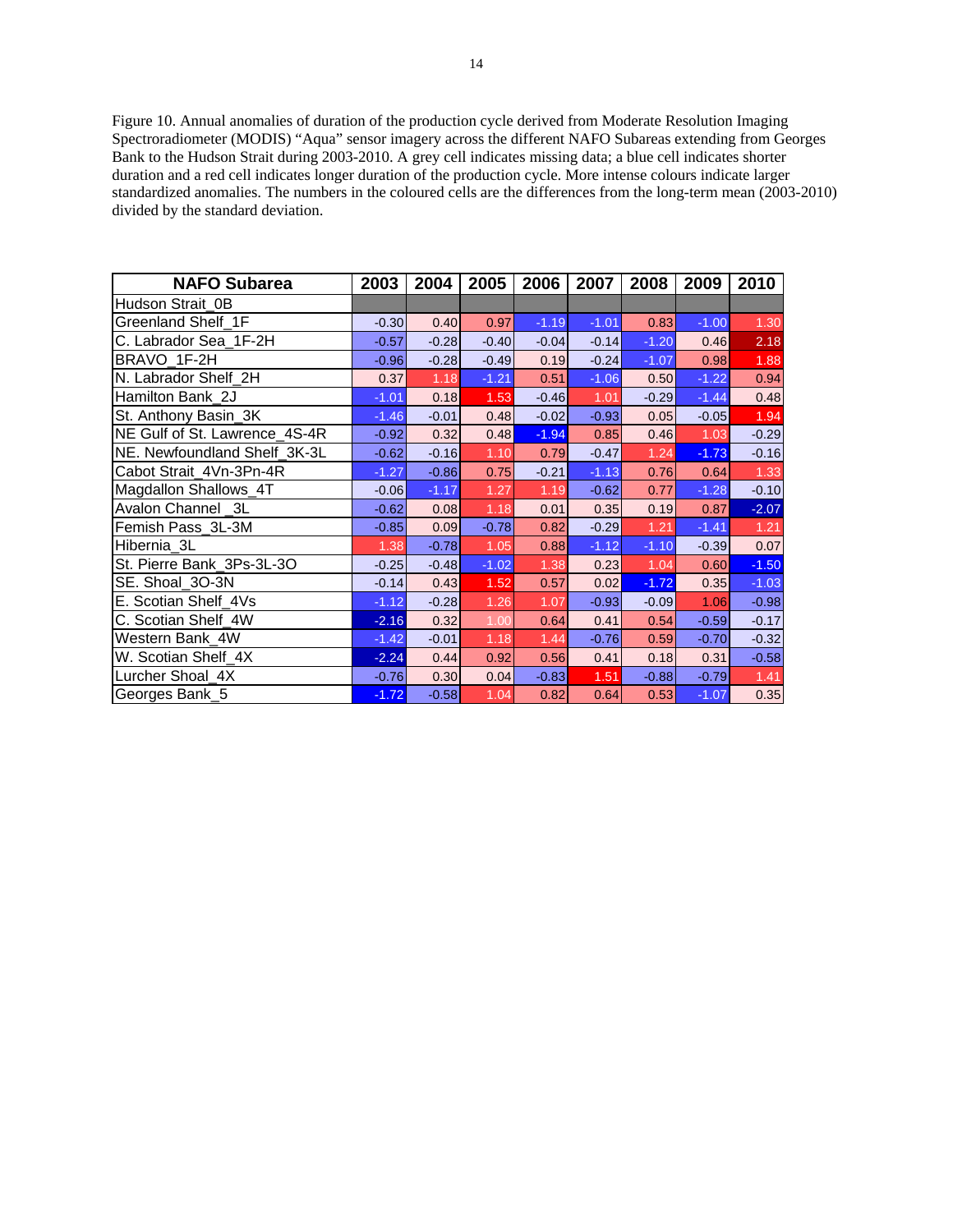Figure 11. Composite sums across all NAFO Subareas for each MODIS satellite ocean colour index during 2003- 2010 and total sum of chlorophyll a concentration and peak intensity (composite sum 1) and timing indices; initiation, peak timing, and duration (composite sum 2).

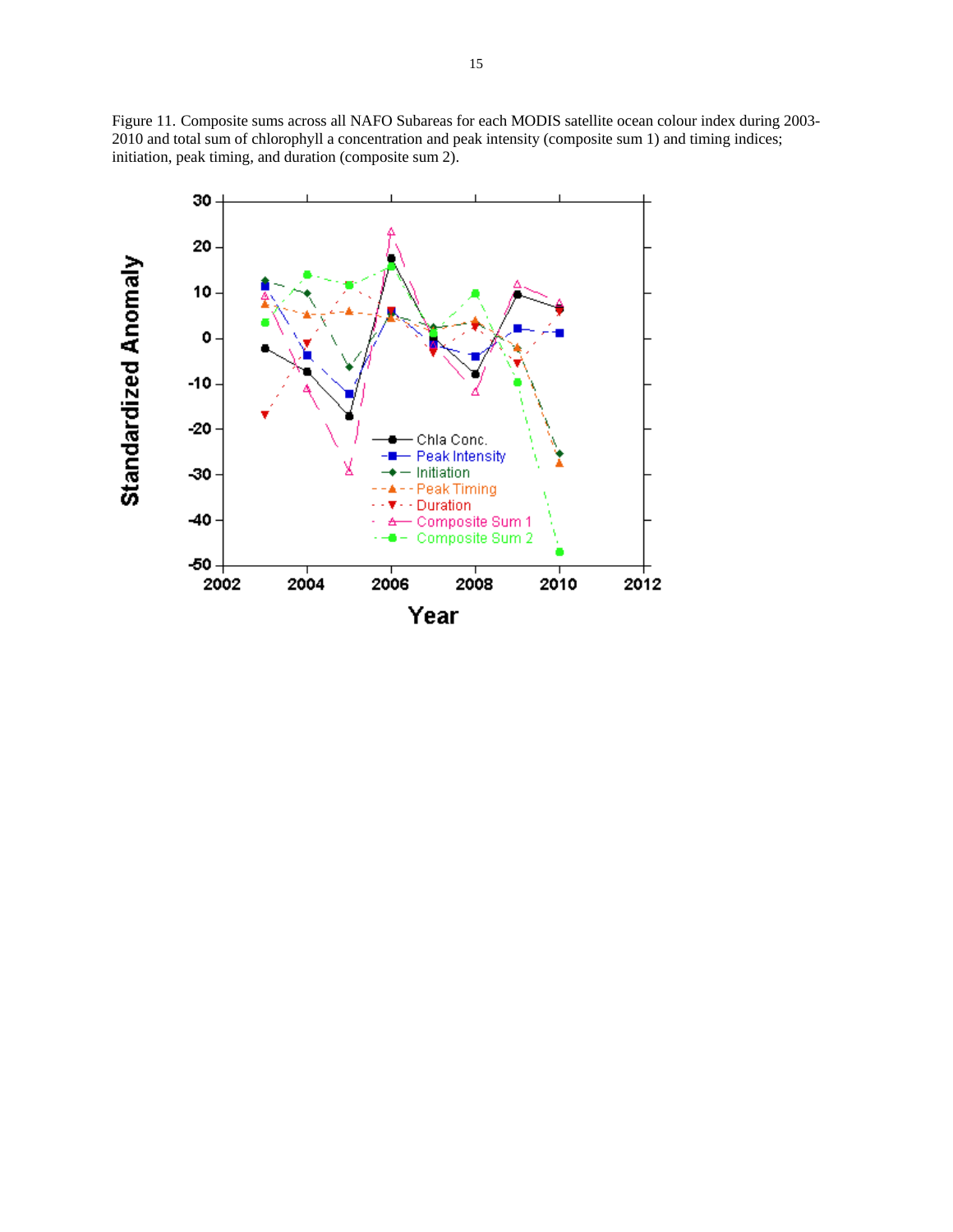Figure 12. Summary of zooplankton abundance anomalies from different oceanographic transects and fixed stations from the Atlantic Zone Monitoring Program during 2010. The NAFO Subareas are sorted from the southern Labrador Shelf - 2J (top) to southern Scotian Shelf - 4X (bottom).

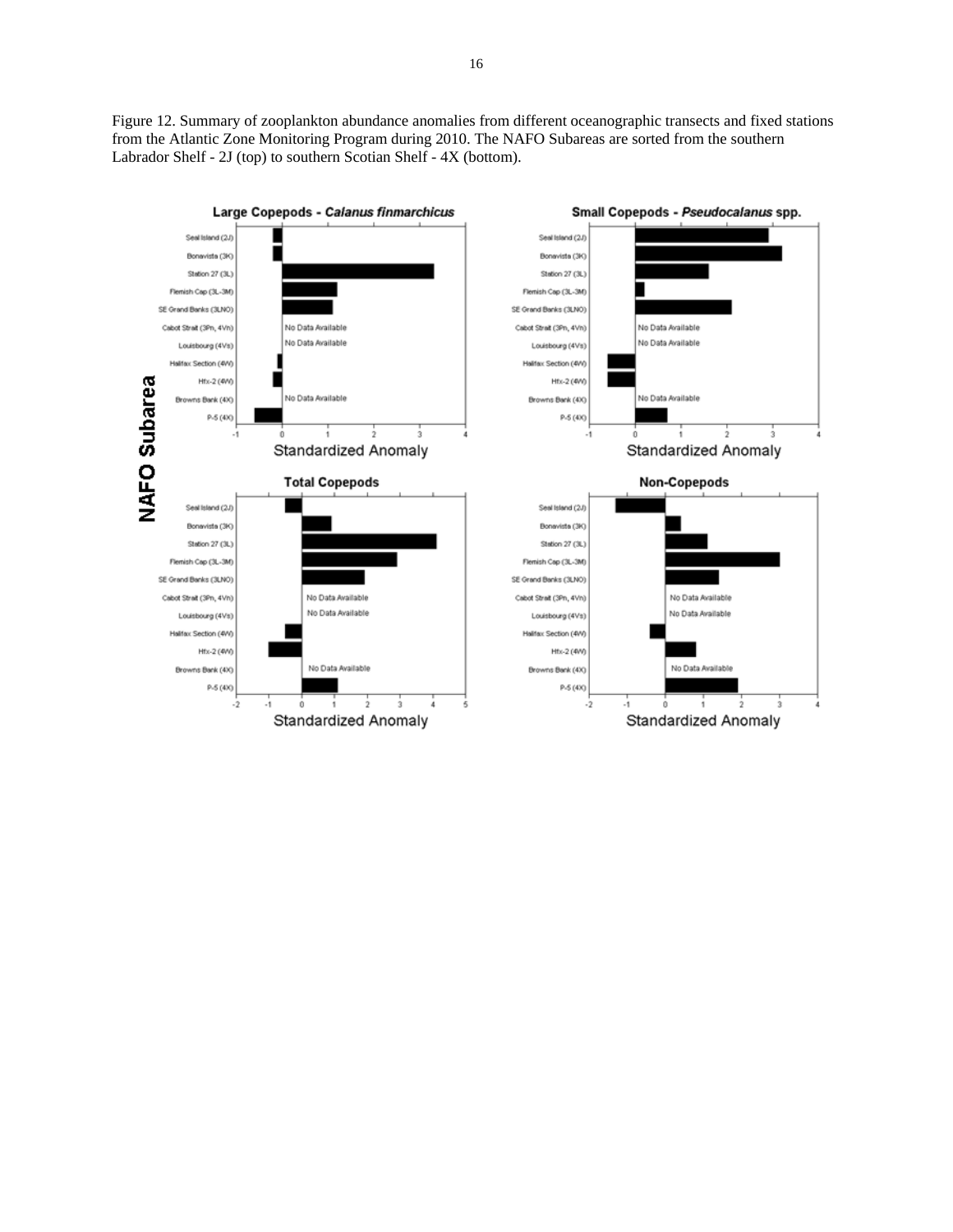Figure 13. Time series of zooplankton abundance anomalies from different oceanographic transects and fixed stations from the Atlantic Zone Monitoring Program during 1999-2010. A grey cell indicates missing data; a blue cell indicates lower than normal levels and a red cell indicates higher than normal levels. More intense colours indicate larger anomalies. The numbers in the coloured cells are the differences from the long-term mean (1999- 2010) divided by the standard deviation. The NAFO Subareas are sorted by latitude from north (top) to south (bottom) regions.

| Index                 | <b>Section-Subarea</b>                       | 1999       | 2000          | 2001            | 2002          | 2003          | 2004             | 2005            | 2006          | 2007             | 2008       | 2009             | 2010             |
|-----------------------|----------------------------------------------|------------|---------------|-----------------|---------------|---------------|------------------|-----------------|---------------|------------------|------------|------------------|------------------|
| <b>Large Copepods</b> | Seal Island (2J)                             |            | $-1.8$        | $-0.7$          | 0.0           | 0.0           | 1.2 <sub>2</sub> | 0.9             | 0.3           | 0.3              | $-0.4$     | $-1.2$           | $-0.2$           |
| Calanus finmarchicus  | Bonavista (3K)                               | $-1.9$     | $-1.0$        | 0.1             | 0.3           | 0.4           | 0.8              | 0.3             | 1.1           | 0.7              | 0.2        | 0.2              | $-0.2$           |
|                       | Station 27 (3L)                              | 1.6        | 0.5           | 0.5             | 0.6           | $-0.2$        | $-1.6$           | $-0.4$          | $-0.9$        | $-0.5$           | $-4.3$     | $-0.4$           | 3.3              |
|                       | Flemish Cap (3L-3M)                          | $-1.9$     | $-1.2$        | 0.6             | 0.7           | 0.2           | 0.1              | 0.5             | 0.9           | 0.1              | 0.3        | 0.2              | $1.2$            |
|                       | SE Grand Banks (3LNO)                        | $-1.9$     | $-1.1$        | 0.4             | 0.8           | 0.6           | 0.2              | 0.9             | 0.2           | 0.3              | 0.1        | 0.7              | 1.1              |
|                       | Cabot Strait (3Pn, 4Vn)                      | $1.2$      | $-1.0$        | $-1.0$          |               | 1.5           | $-0.1$           | $-0.3$          | $-0.3$        | 0.9              | $-0.7$     | $-1.2$           |                  |
|                       | Louisbourg (4Vs)                             | 0.9        | $-0.8$        | $-0.6$          | 2.0           | $-0.8$        | 0.1              | $-0.5$          | $-0.3$        | $-0.3$           | 1.0        | $-0.3$           |                  |
|                       | Halifax Section (4W)                         | 1.6        | $-0.3$        | $-0.2$          | $-1.7$        | 0.2           | $-1.0$           | 0.7             | 0.5           | $-1.3$           | 0.2        | 1.5              | $-0.1$           |
|                       | Hfx-2 (4W)                                   | 1.1        | 0.9           | $1.3$           | $-0.2$        | 0.6           | $-0.7$           | $-1.4$          | $-0.7$        | $-0.1$           | $1.2$      | $-1.7$           | $-0.2$           |
|                       | Browns Bank (4X)                             | 0.1        | $-1.1$        | 0.7             | 0.5           | 1.5           | $-1.3$           | $-1.0$          | 0.6           | $-1.2$           | 1.1        | 0.9              |                  |
|                       | $P-5(4X)$                                    | $-1.2$     | $-1.1$        | 1.4             | $-1.2$        | 0.5           | 0.1              | 0.6             | 1.9           | $-0.7$           | 0.0        | 0.2              | $-0.6$           |
|                       |                                              | 1999       | 2000          | 2001            | 2002          | 2003          | 2004             | 2005            | 2006          | 2007             | 2008       | 2009             | 2010             |
| <b>Small Copepods</b> | Seal Island (2J)                             |            | $-0.5$        | 0.7             | $-0.9$        | 0.6           | $-0.3$           | $-1.1$          | 1.6           | 3.3              | 0.4        | $-1.0$           | 2.9              |
| Pseudocalanus         | Bonavista (3K)                               | $-1.6$     | $-1.2$        | $1.2$           | 0.3           | 0.7           | 0.3              | $-0.6$          | 0.8           | $-0.1$           | 0.2        | 1.0              | 3.2              |
|                       | Station 27 (3L)                              | $-0.5$     | 1.1           | 0.6             | 0.8           | 0.6           | $-2.0$           | 0.0             | $-0.6$        | 0.8              | $-1.6$     | 2.2              | 1.6              |
|                       | Flemish Cap (3L-3M)                          | 2.2        | 0.4           | $-0.5$          | 0.4           | $-0.5$        | $-0.6$           | $-1.0$          | $-0.3$        | $-0.7$           | $-0.6$     | $-0.3$           | 0.2              |
|                       | SE Grand Banks (3LNO)                        | $-2.1$     | 1.0           | 0.5             | 0.7           | $-0.4$        | 0.1              | 0.6             | $-0.4$        | 0.5              | $-0.4$     | 0.1              | 2.1              |
|                       | Cabot Strait (3Pn, 4Vn)                      | 1.0        | $-1.3$        | $-0.4$          |               | 1.6           | $-0.2$           | $-0.2$          | $-0.6$        | 0.0              | 0.8        | $-0.9$           |                  |
|                       | Louisbourg (4Vs)                             | 1.5        | $-1.1$        | 0.1             | 1.5           | $-0.2$        | $-0.7$           | $-0.9$          | $-0.3$        | $-0.6$           | $-0.1$     | $-0.8$           |                  |
|                       | Halifax Section (4W)                         | 2.2        | $-0.7$        | $-0.3$          | 2.1           | $-0.2$        | $-0.7$           | $-0.5$          | $-0.2$        | $-0.4$           | $-0.3$     | $-0.4$           | $-0.6$           |
|                       | Hfx-2 (4W)                                   | 1.6        | 0.5           | 0.0             | $-0.3$        | 0.9           | $1.0$            | 0.3             | $-1.9$        | $-1.4$           | 0.5        | $-0.6$           | $-0.6$           |
|                       | Browns Bank (4X)                             | 0.8        | $-0.2$        | $1.5$           | $-0.4$        | 1.1           | $-1.3$           | $-0.8$          | $-0.7$        | $-0.9$           | $-0.4$     | $-1.0$           |                  |
|                       | $P-5(4X)$                                    | 0.4        | 0.5           | 2.0             | 0.4           | 0.0           | $-0.7$           | $-0.9$          | $-1.1$        | $-0.5$           | 0.8        | $-1.5$           | 0.7              |
|                       |                                              | 1999       | 2000          | 2001            | 2002          | 2003          | 2004             | 2005            | 2006          | 2007             | 2008       | 2009             | 2010             |
| <b>Total Copepods</b> | Seal Island (2J)                             |            | $-1.7$        | $-0.9$          | $-0.2$        | 0.1           | 1.0              | 0.8             | 0.8           | 0.0              | $-0.6$     | $-0.8$           | $-0.5$           |
|                       | Bonavista (3K)                               | $-1.9$     | $-0.8$        | 0.1             | $-0.1$        | 0.7           | 0.6              | 0.1             | $1.3$         | 0.8              | 0.7        | 1.0              | 0.9              |
|                       | Station 27 (3L)                              | $-0.7$     | 1.0           | $-0.7$          | 1.7           | 0.5           | $-1.2$           | $-0.2$          | $-0.4$        | 1.0              | $-1.4$     | 3.5              | 4.1              |
|                       | Flemish Cap (3L-3M)                          | $-1.9$     | $-0.6$        | 0.4             | 0.1           | $-0.3$        | 0.0              | 0.8             | 1.4           | 0.7              | 0.8        | 1.0 <sub>1</sub> | 2.9              |
|                       | SE Grand Banks (3LNO)                        | $-2.1$     | 0.6           | $-0.6$          | 0.3           | 0.2           | 0.5              | $1.2$           | 0.0           | 0.9              | 0.4        | 1.0 <sub>1</sub> | 1.9              |
|                       | Cabot Strait (3Pn, 4Vn)                      | 1.6        | $-1.2$        | $-1.0$          |               | 1.0           | 0.3              | 0.3             | $-1.0$        | $-0.3$           | 0.0        | $-0.7$           |                  |
|                       | Louisbourg (4Vs)                             | 2.4        | $-0.7$        | $-0.1$          | $-0.4$        | 0.2           | $-0.7$           | $-0.3$          | $-0.3$        | $-0.9$           | 0.7        | $-0.9$           |                  |
|                       | Halifax Section (4W)                         | 2.5        | 0.6           | 0.0             | $-0.7$        | $-0.3$        | $-1.1$           | 1.1             | $-0.8$        | $-0.4$           | $-0.6$     | 0.2              | $-0.5$           |
|                       | Hfx-2 (4W)                                   | 1.9        | 1.0           | 0.6             | $-1.3$        | $-0.1$        | 0.2              | 0.7             | $-0.9$        | $-1.3$           | $-0.2$     | 0.4              | $-1.0$           |
|                       | Browns Bank (4X)                             | 1.1        | 0.9           | 0.1             | $-0.2$        | 1.0           | $-1.8$           | $-0.8$          | $-0.4$        | $-1.3$           | 0.2        | $-1.0$           |                  |
|                       | $P-5(4X)$                                    | $-0.1$     | $1.2$         | 1.6             | $-0.8$        | 0.4           | $-0.2$           | $-1.3$          | 0.7           | $-1.0$           | $-0.4$     | $-1.3$           | 1.1              |
|                       |                                              | 1999       | 2000          | 2001            | 2002          | 2003          | 2004             | 2005            | 2006          | 2007             | 2008       | 2009             | 2010             |
| Non-Copepods          | Seal Island (2J)                             |            | $-1.0$        | $-0.5$          | $-1.0$        | $-0.4$        | 0.8              | 0.6             | 1.6           | $-0.3$           | $-1.4$     | $-0.5$           | $-1.3$           |
|                       | Bonavista (3K)                               | $-2.0$     | $-0.9$        | 0.5             | 0.4           | 0.5           | 0.1              | 0.2             | 1.3           | 0.2              | 0.0        | 1.0 <sub>1</sub> | 0.4              |
|                       | Station 27 (3L)                              | $-1.0$     | 1.0           | 1.3             | 0.3           | 0.1           | 0.3              | $-0.3$          | $-1.7$        | $-0.2$           | $-2.9$     | $-1.3$           | 1.1 <sub>1</sub> |
|                       | Flemish Cap (3L-3M)<br>SE Grand Banks (3LNO) | $-2.2$     | 0.5           | 0.6             | 0.9           | $-0.3$        | $-0.4$           | 0.3             | 0.6           | 0.0              | 0.5        | 0.4              | 3.0              |
|                       | Cabot Strait (3Pn, 4Vn)                      | $-2.2$     | $1.2$         | 0.3             | 0.2           | 0.1           | $-0.2$           | 0.5             | 0.0           | $-0.3$           | 0.0        | 0.1              | 1.4              |
|                       | Louisbourg (4Vs)                             | 1.1        | $-1.2$        | $-0.9$          |               | 0.3           | 1.4              | $-0.8$          | 0.1           | $-1.5$           | $-0.6$     | $-0.7$           |                  |
|                       | Halifax Section (4W)                         | 0.3<br>2.6 | $-1.2$<br>0.4 | $1.1$<br>$-0.7$ | 1.3<br>$-0.1$ | $-1.2$<br>0.2 | $-0.7$<br>$-0.4$ | $-0.3$<br>$1.0$ | 0.7<br>$-1.0$ | $-1.2$           | 0.1<br>0.1 | $-1.0$<br>$-0.7$ | $-0.4$           |
|                       | Hfx-2 (4W)                                   | 2.4        | 0.1           | $-0.4$          | $-1.0$        | $-0.5$        | 0.3              | 0.9             | $-0.7$        | $-0.9$<br>$-1.2$ | $-0.2$     | $-0.6$           | 0.8              |
|                       | Browns Bank (4X)                             | $1.5$      | 0.5           | $-0.4$          | $-0.3$        | 1.0           | $-1.4$           | 0.2             | $-1.0$        | $-1.0$           | 0.0        | $-1.1$           |                  |
|                       | $P-5(4X)$                                    | $1.5$      | 0.8           | 0.3             | 0.1           | $-1.0$        | $-0.2$           | $-1.5$          | $-0.2$        | $-0.3$           | $-0.4$     | $-1.0$           | 1.9              |
|                       |                                              |            |               |                 |               |               |                  |                 |               |                  |            |                  |                  |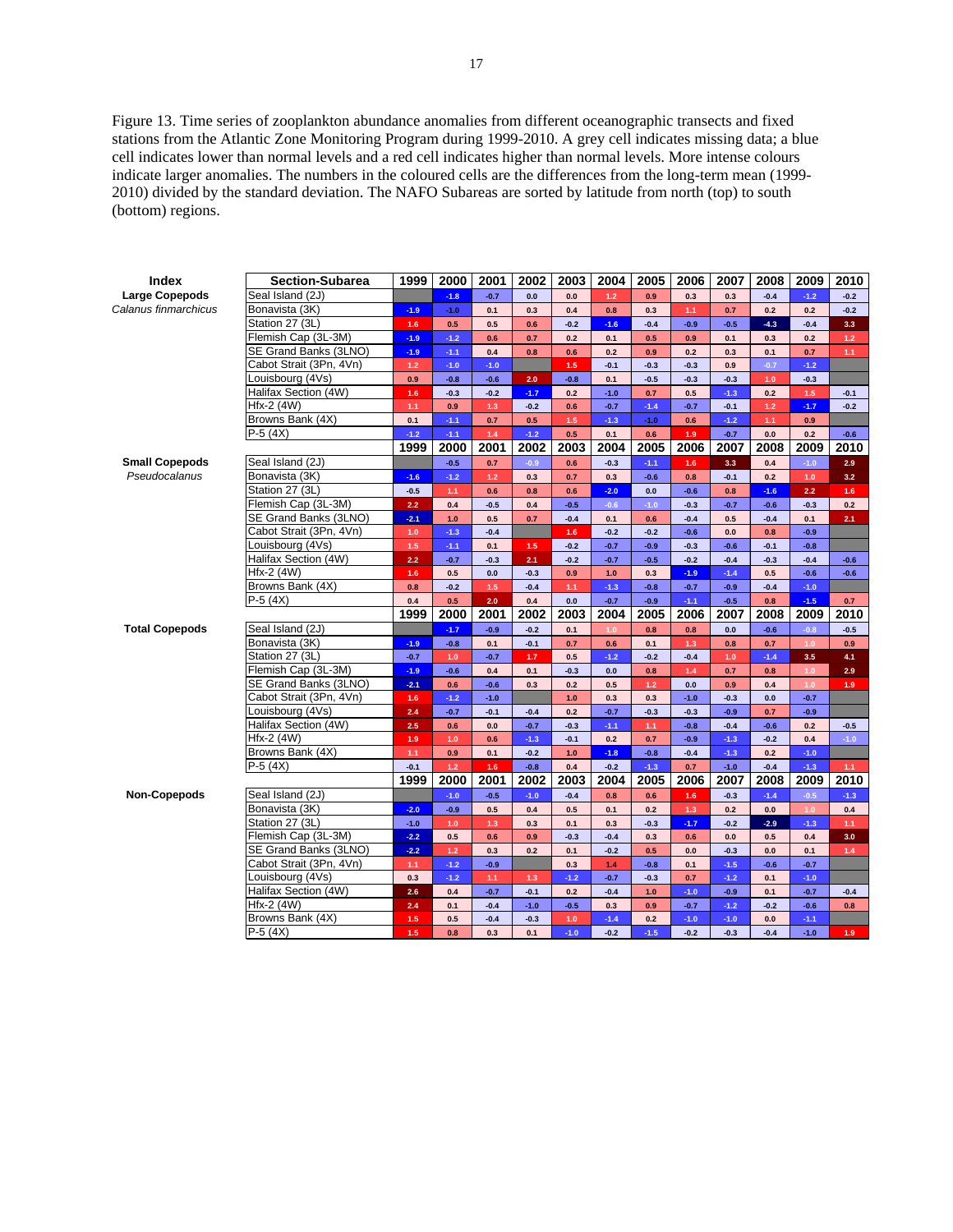Figure 14. Summary of zooplankton dry weight anomalies from different oceanographic transects and fixed stations from the Atlantic Zone Monitoring Program during 2010. The NAFO Subareas are sorted from the southern Labrador Shelf - 2J (top) to southern Scotian Shelf - 4X (bottom).

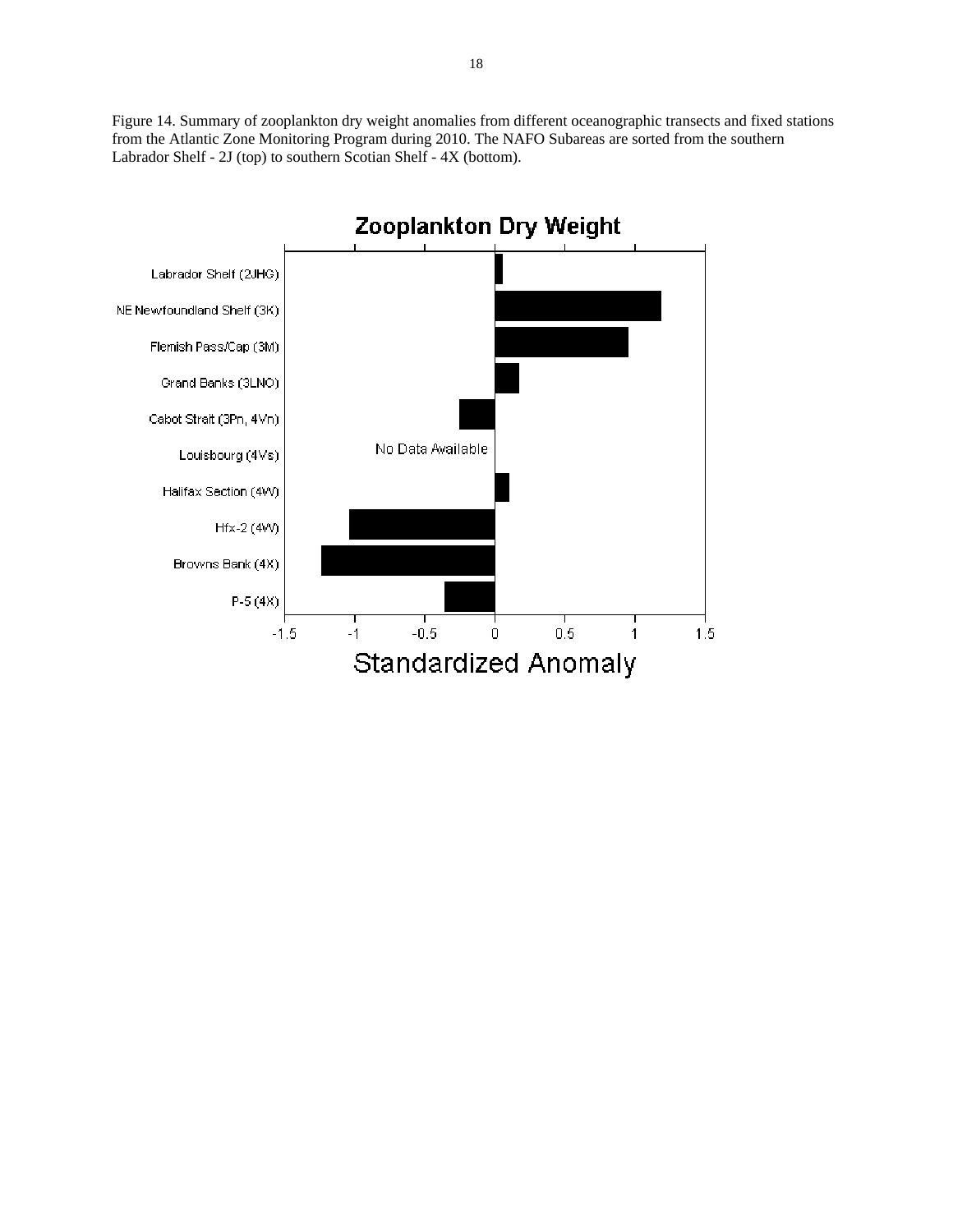Figure 15. Time series of zooplankton dry weight anomalies from different oceanographic transects and fixed stations from the Atlantic Zone Monitoring Program during 1999-2010. A grey cell indicates missing data; a blue cell indicates lower than normal levels and a red cell indicates higher than normal levels. More intense colours indicate larger anomalies. The numbers in the coloured cells are the differences from the long-term mean (1999- 2010) divided by the standard deviation. The NAFO Subareas are sorted by latitude from north (top) to south (bottom) regions.

| <b>NAFO Subarea</b>        | 1999    | 2000    | 2001    | 2002    | 2003    | 2004    | 2005    | 2006    | 2007    | 2008    | 2009    | 2010    |
|----------------------------|---------|---------|---------|---------|---------|---------|---------|---------|---------|---------|---------|---------|
| Labrador Shelf (2JHG)      | $-0.56$ | $-2.04$ | $-0.39$ | 0.58    | 0.71    | $-0.40$ | 0.50    | 0.59    | 2.04    | $-0.42$ | $-0.66$ | 0.05    |
| NE Newfoundland Shelf (3K) | $-0.77$ | $-1.52$ | 0.26    | $-0.48$ | 0.96    | 1.84    | 0.66    | 0.03    | $-0.46$ | $-1.01$ | $-0.68$ | 1.18    |
| Flemish Pass/Cap (3M)      | $-1.16$ | $-1.67$ | $-0.20$ | 0.85    | $-0.62$ | $-1.17$ | 1.06    | 0.54    | 0.01    | $-0.01$ | 1.43    | 0.95    |
| Grand Banks (3LNO)         | $-0.53$ | $-0.80$ | $-0.52$ | 2.35    | 0.20    | 1.19    | 0.16    | 0.12    | 0.18    | $-1.27$ | 0.17    | 0.17    |
| Cabot Strait (3Pn, 4Vn)    |         |         | 1.26I   |         | 0.90    | 1.61    | $-0.77$ | $-0.40$ | $-0.91$ | $-1.12$ | $-0.32$ | $-0.25$ |
| Louisbourg (4Vs)           |         |         |         |         |         |         |         |         |         |         |         |         |
| Halifax Section (4W)       | $-0.60$ | 2.95    | 0.14    |         | 0.47    | $-0.28$ | $-0.24$ | $-0.52$ | $-0.39$ |         | $-0.28$ | 0.10    |
| $Hfx-2$ (4W)               | $-2.24$ | $-0.08$ | 1.07    | $-0.90$ | 0.00    | 1.10    | 1.12    | 0.09    | 0.68    | 0.06    | 0.14    | $-1.03$ |
| Browns Bank (4X)           |         |         | $-0.54$ | 2.12    | .06'    | $-0.50$ | $-0.22$ |         | 0.00    | $-0.45$ | $-0.24$ | $-1.23$ |
| $P-5(4X)$                  | $-1.18$ | $-0.24$ | 2.17    | $-0.63$ | $-0.03$ | $-0.72$ | 1.17    | 0.56    | $-1.14$ | $-0.39$ | 0.80    | $-0.36$ |

Figure 16. Composite sums across all NAFO Subareas for each zooplankton index during 1999-2010 and total sum combining the first four zooplankton abundance (composite 1) and dry weight (composite 2) indices.